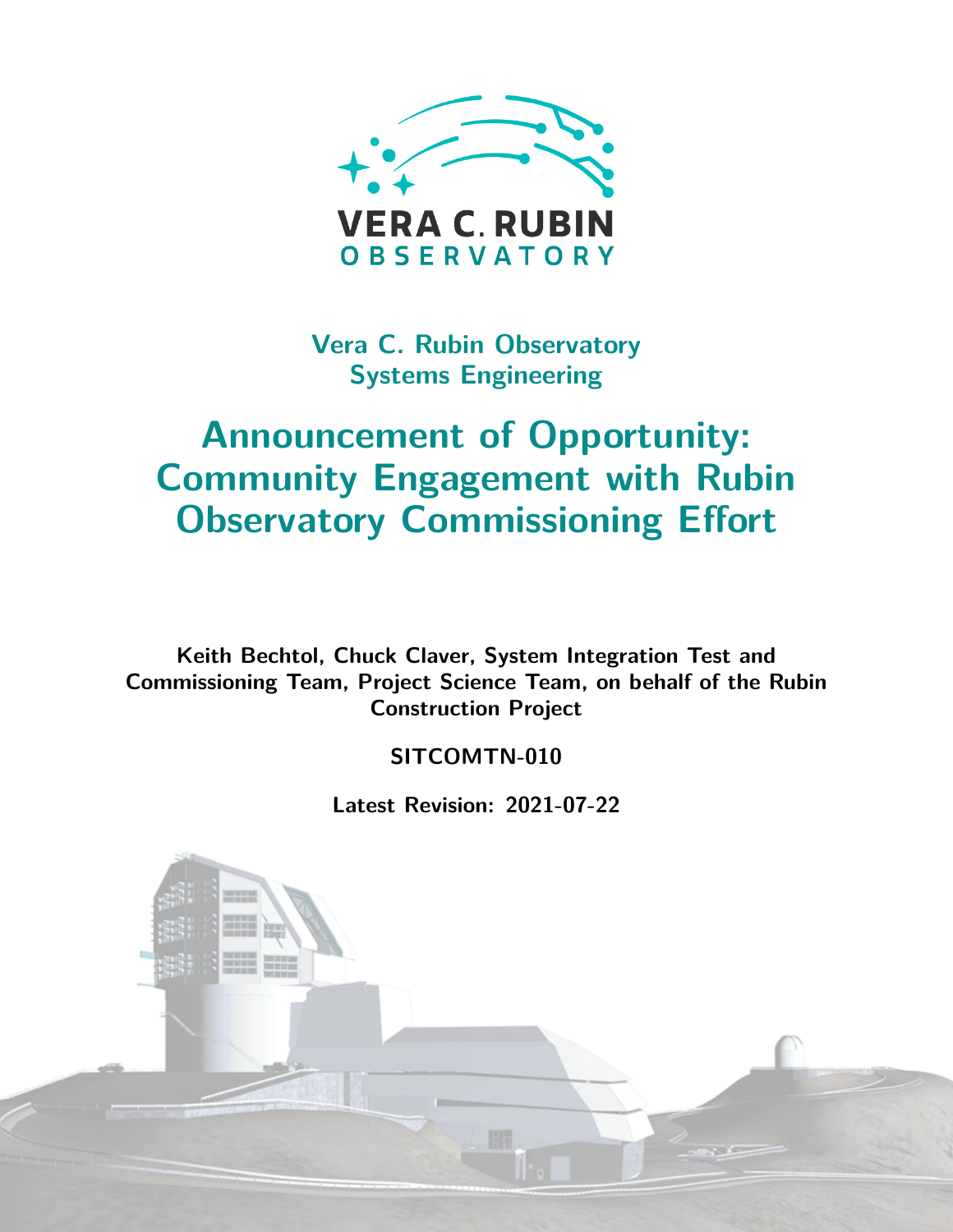

### **Abstract**

The Vera C. Rubin Observatory invites members of the US and Chilean LSST science communities to join the Project Commissioning Team in order to make value-added contributions that facilitate an efficient transition into LSST Operations. In this Announcement of Opportunity (AO) we include descriptions of its purpose, examples of value-added contributions, terms and conditions for participation, and the process to respond to this AO via submitted Letters of Interest (LOIs).

The anticipated total value-added contribution via this program is of order 15-20 FTE of effort. This effort will likely be distributed across a larger number of individuals and preferably organized into discrete groups of like interests and skills, and performed over a roughly two-year period that includes calendar years 2022 and 2023. Financial support associated with this AO is limited, and non-Rubin-staff members of the Commissioning Team are generally expected to have other sources of support (limited travel and local accommodation support to enable on-site work at key activity centers in Tucson, SLAC, and Chile can be made available).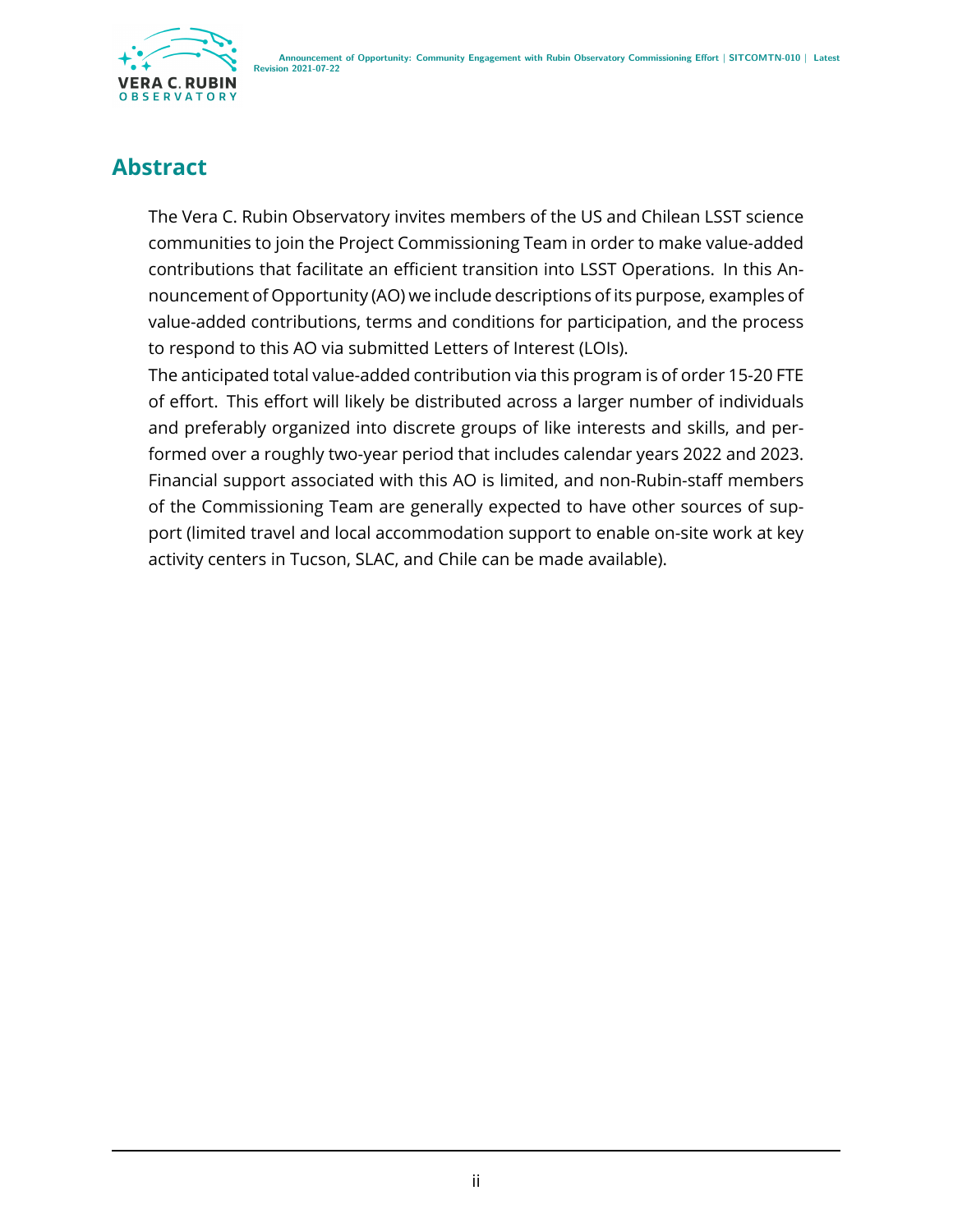

# **Change Record**

| <b>Version</b> | Date       | <b>Description</b>                   | Owner name    |
|----------------|------------|--------------------------------------|---------------|
| 1.0            | 2021-07-09 | Initial Release                      | Keith Bechtol |
|                | 2021-07-22 | Update data release scenarios figure | Keith Bechtol |

*Document source location:* <https://github.com/lsst-sitcom/sitcomtn-010>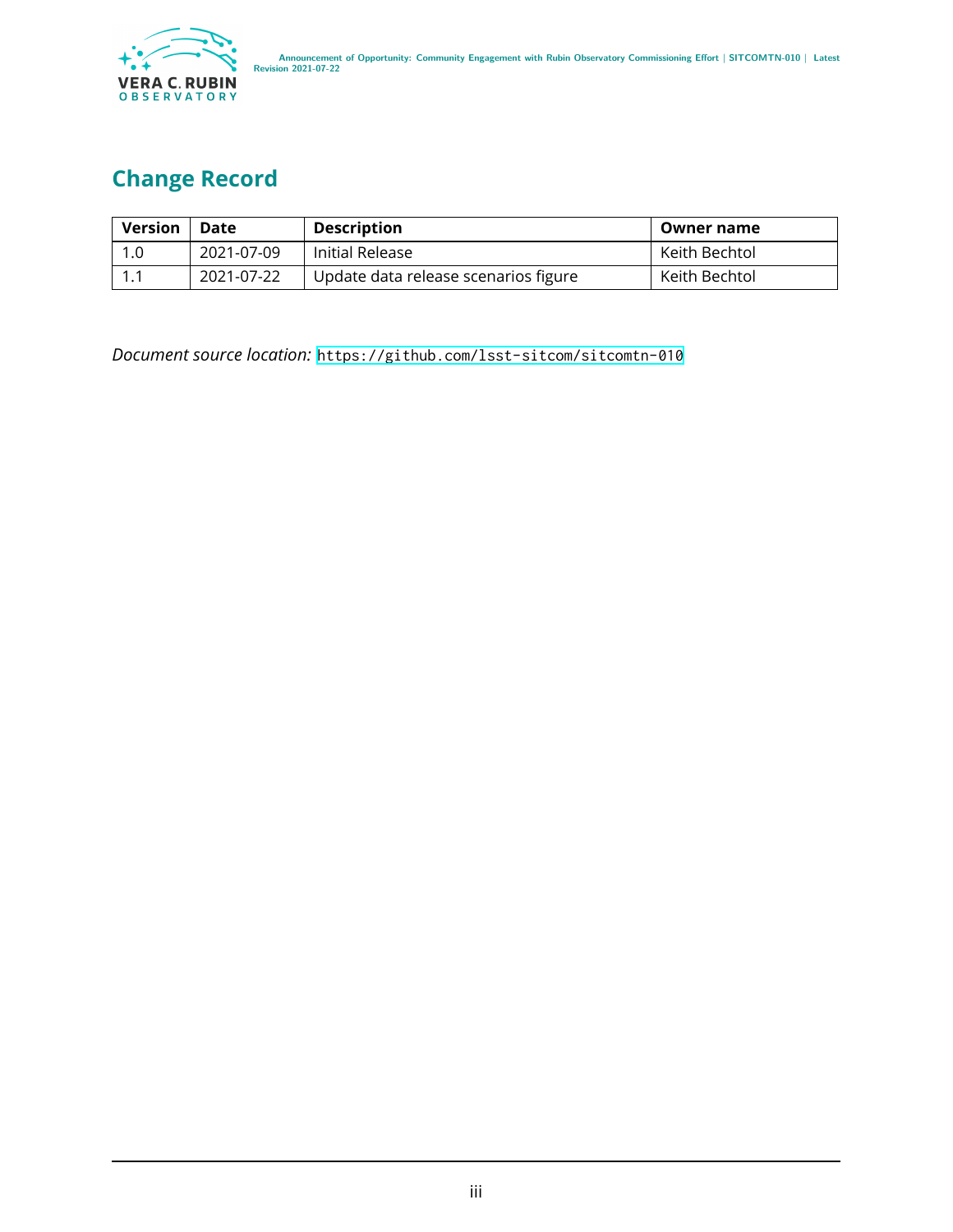

### **Contents**

| <b>1 Executive Summary</b>                                          | 1              |
|---------------------------------------------------------------------|----------------|
| 2 Purpose                                                           | 1              |
| 3 Examples of Value-Added Contributions                             | 2              |
|                                                                     | 3              |
|                                                                     | 6              |
| 4 Terms and Conditions for participation in the Commissioning Team  | 7              |
|                                                                     | $\overline{7}$ |
|                                                                     | 9              |
|                                                                     | 10             |
| 4.4 Publication policy statement for using commissioning data       | 10             |
| 5 Responding to this AO                                             | 12             |
|                                                                     | 12             |
| 5.2 Timeline for Letter of Interest (LOI) submission and evaluation | 12             |
|                                                                     | 13             |
| 5.4 Elements for a Letter of Interest (LOI) response to this AO     | 13             |
|                                                                     | 14             |
|                                                                     | 14             |
|                                                                     | 15             |
| A Appendix: Data Previews from Commissioning                        | 16             |
| <b>B</b> References                                                 | 17             |
| <b>C</b> Acronyms                                                   | 18             |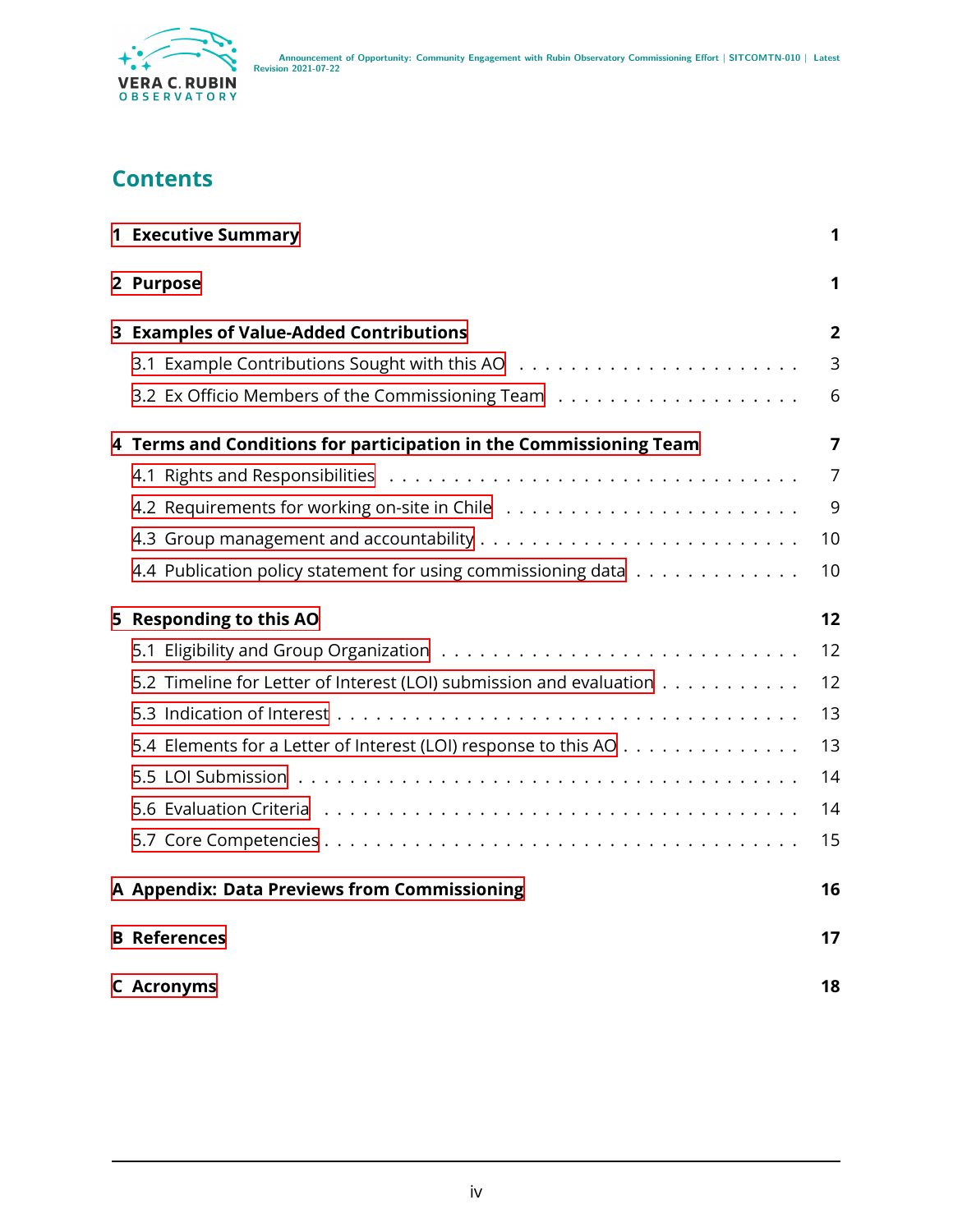

# **Announcement of Opportunity: Community Engagement with Rubin Observatory Commissioning Effort**

# <span id="page-4-0"></span>**1 Executive Summary**

The Vera C. Rubin Observatory invites members of the US and Chilean LSST science communities to join the Project Commissioning Team in order to make value-added contributions that facilitate an efficient transition into LSST Operations. In this Announcement of Opportunity (AO) we include descriptions of its purpose, examples of value-added contributions, terms and conditions for participation, and the process to respond to this AO via submitted Letters of Interest (LOIs).

The anticipated total value-added contribution via this program is of order 15-20 FTE of effort. This effort will likely be distributed across a larger number of individuals and preferably organized into discrete groups of like interests and skills, and performed over a roughly two-year period that includes calendar years 2022 and 2023. Financial support associated with this AO is limited, and non-Rubin-staff members of the Commissioning Team are generally expected to have other sources of support (limited travel and local accommodation support to enable on-site work at key activity centers in Tucson, SLAC, and Chile can be made available).

# <span id="page-4-1"></span>**2 Purpose**

The Rubin Observatory Construction Project is entering its system integration and commissioning phase. The Project seeks to enhance the capabilities of the existing Commissioning Team by inviting US and Chilean members of the science community to work directly alongside Rubin Observatory staff as members of the Commissioning Team on specific tasks that will accelerate and enhance an efficient transition to LSST operations. Our goal with this AO is to integrate expertise from the community to enhance and diversity of the Project's planned commissioning effort and thereby provide added value. The anticipated total value-added contribution via this program is of order 15-20 FTE of effort. This effort will likely be distributed across a larger number of individuals and preferably organized into discrete groups of like interests and skills, performed over a roughly two-year period that includes calendar years 2022 and 2023 (this will apply to Builder status). Eligibility and group organization are discussed in Section [5.1](#page-15-1). Examples of added-value contributions are listed in Section [3.](#page-5-0) This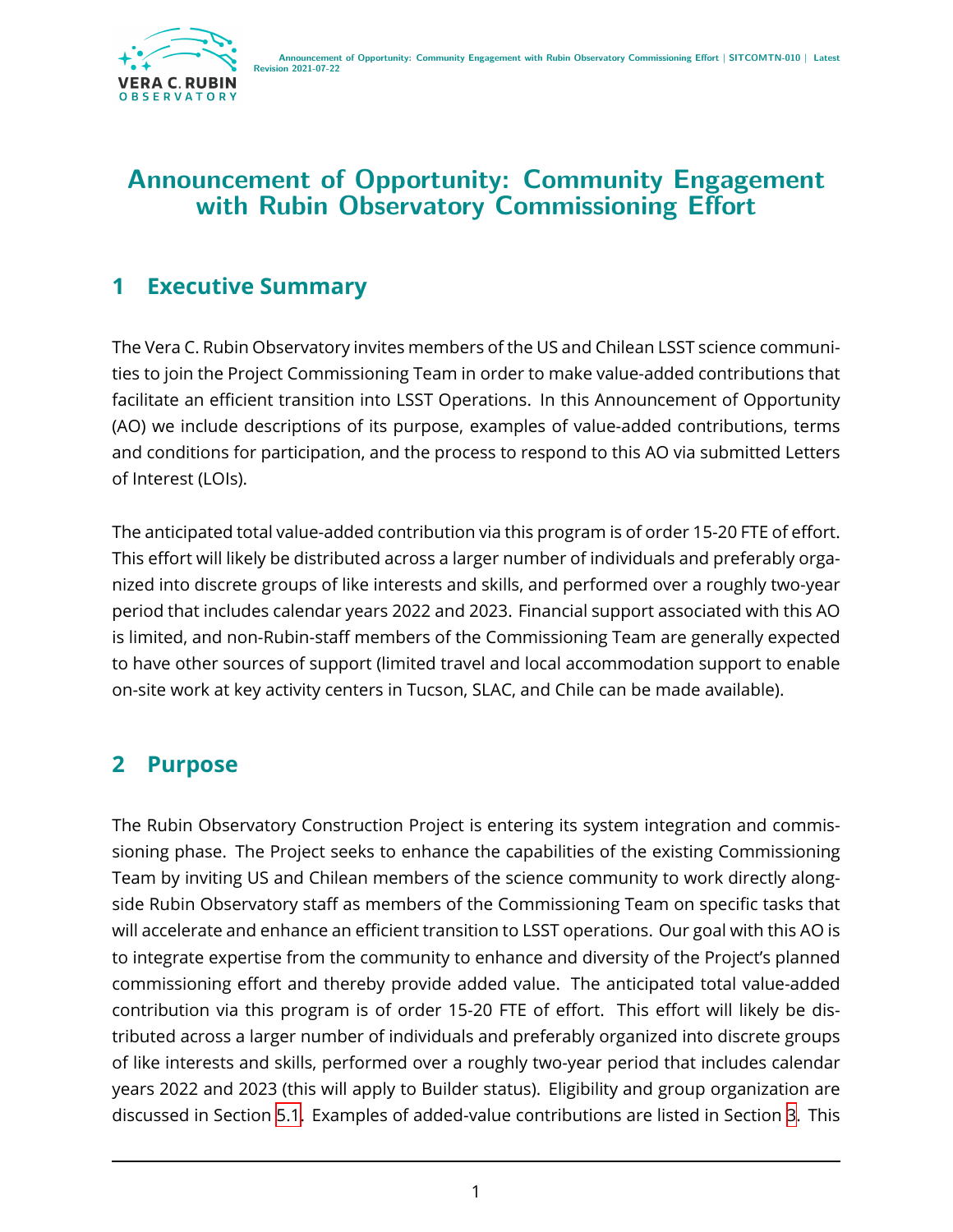joint effort between Project staff and community will help provide a deeper understanding of the performance and characteristics of the Rubin Observatory as it enters into the operations phase.

This AO has a distinct focus from other interactions between Rubin Observatory and the science community around commissioning data. The Rubin Operations Team plans to provide access to commissioning data prior to the first formal LSST Data Release (DR1) in the form of a series of Data Previews (DPs; Appendix [A\)](#page-19-0). The Data Previews are intended to provide access to commissioning data for US and Chilean scientists and international LSST data rights holders (the LSST science community) to help them prepare for science and to provide technical and scientific feedback to Rubin Observatory, as well as to provide practice for the Operations Team to prepare and support major data releases. In contrast, this AO is issued by the Rubin Construction Project and defines a mechanism for making specific value-added contributions to the commissioning effort on a more rapid timescale in direct collaboration with Rubin Observatory staff as members of the Commissioning Team. The deep level of engagement described in this AO comes with specific rights and responsibilities, as outlined in Section [4.1](#page-10-1). Working in the Commissioning Team offers direct experience with and deep understanding of the full chain from observations to final data products and data access tools that will be released to the science community, including the hardware, image properties, and Science Pipeline algorithms. Through their efforts, the new members will be contributing to the readiness of Rubin Observatory to deliver its science products to the global Rubin community.

The Project will not rely on the contributions from non-Rubin-staff team members to fulfill core construction requirements and operational readiness criteria. The intent for these contributions is to add value to the commissioning effort as given by examples below. No papers presenting novel scientific results may be posted/submitted by anyone before the associated Data Preview release date. The focus of the commissioning effort is on demonstrating operational readiness rather than realizing scientific discoveries with the commissioning data itself.

# <span id="page-5-0"></span>**3 Examples of Value-Added Contributions**

The Rubin Construction Project is scoped and has been planned to verify the set of systemlevel requirements listed in the LSST System Requirements [\[LSE-29](#page-21-1)] and Observatory System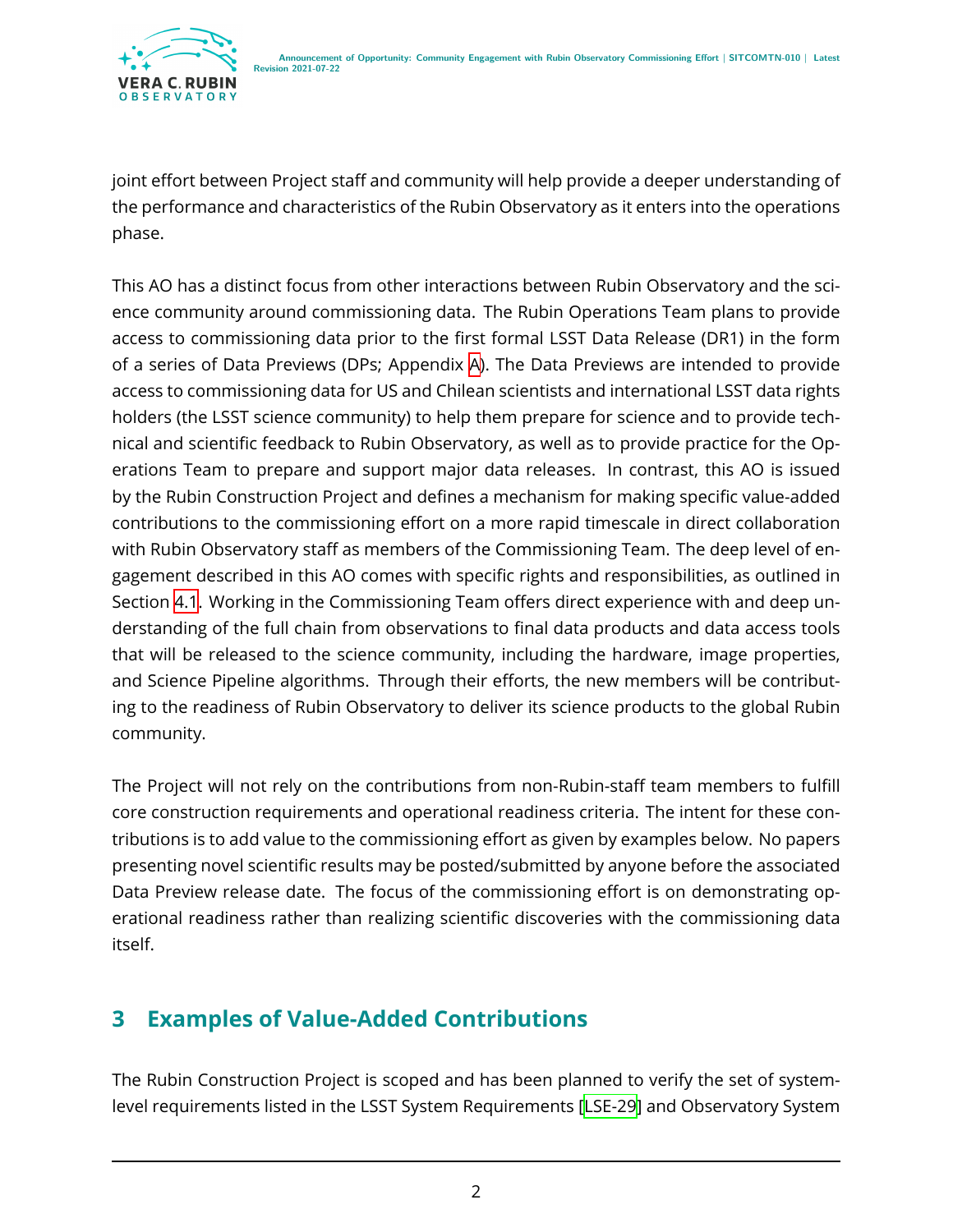Specifications[[LSE-30](#page-21-2)] documents, and to demonstrate operational readiness as defined in the Construction Completeness and Operational Readiness Criteria[[SITCOMTN-005\]](#page-21-3).

The following set of examples of value-added contributions to the commissioning effort are intended to guide the preparation and evaluation of Letters of Intent (LOIs). When preparing the LOIs, please mention the specific areas of intended effort.

This list is not exhaustive. Additional value-added contribution areas may be possible and these concepts should be included in an initial indication of interest (see timeline) to allow iteration with the Project prior to the final LOI submission.

#### <span id="page-6-0"></span>**3.1 Example Contributions Sought with this AO**

**Example 1: Investigation and mitigation of sensor anomalies for ComCam and LSSTCam detectors** using calibration and on-sky data.

**Example 2: Contributions to the integration, testing, and scientific validation of calibration systems** such as the Auxiliary Telescope (AuxTel), Collimated Beam Projector (CBP), and Multi-site All-Sky CAmeRA (MASCARA).

**Example 3: Absolute photometric calibration.** Includes connecting external observations, modeling, and synthetic photometry with Rubin Observatory observations of spectrophotometric standards. Includes utilizing other surveys to investigate the calibration of the internal LSST photometric system relative to an external absolute scale.

**Example 4: Technical and scientific analyses of on-sky commissioning data to inform the initial LSST observing strategy** – in particular, the optimization of dithers in the Deep Drilling Fields and Wide Fast Deep survey, evaluation of two snaps versus one snap in a visit, exploring technical constraints of specialized survey modes, etc. For example:

- Given two dither patterns evaluate the systematic limits of key parameters which dither patterns would suppress instrument artifacts such as scattered light and internal optical glints.
- Explore cadence optimization in less than ideal (e.g. bright time) conditions
- Cadence optimization during twilight at the beginning and end of night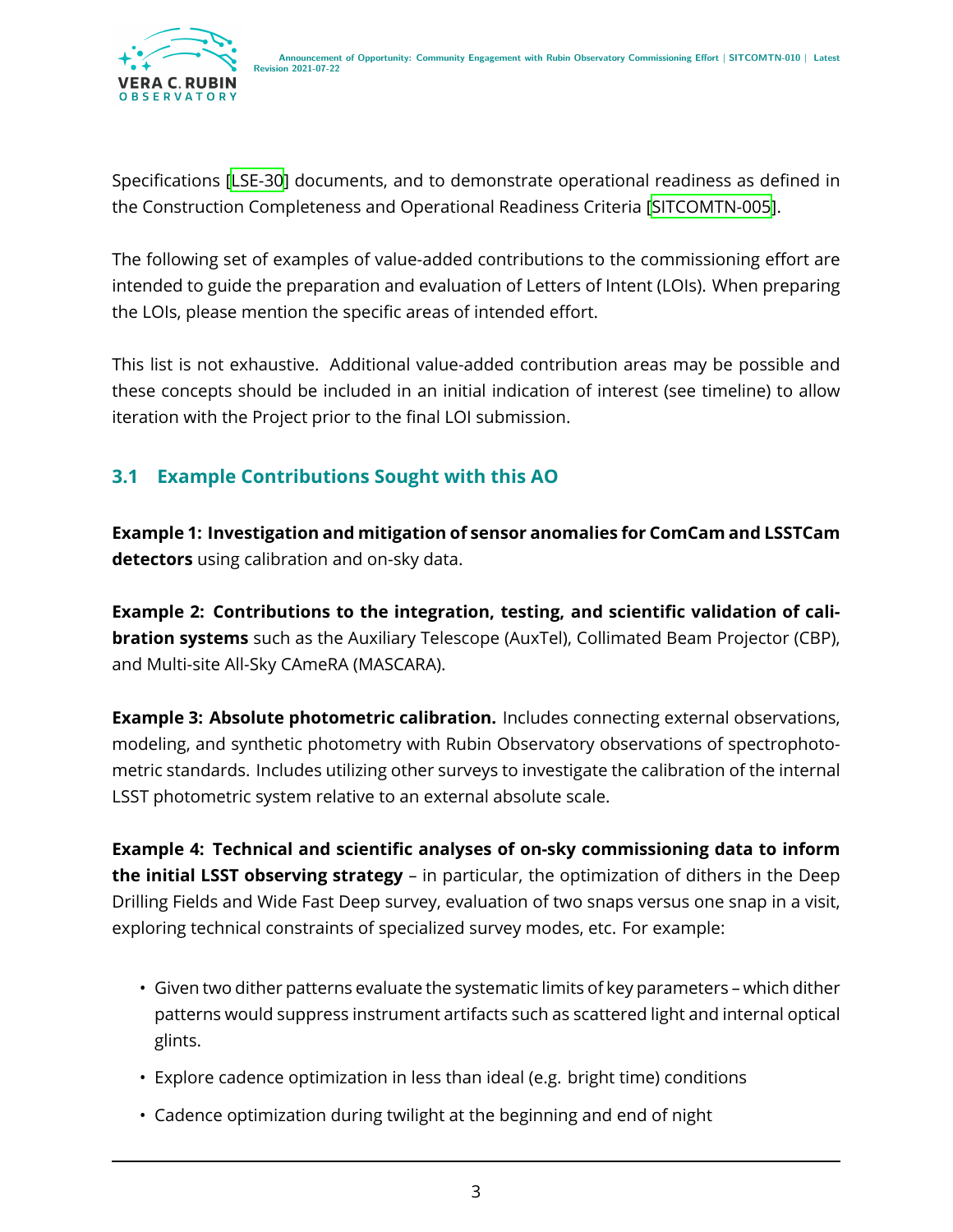

This effort is of a more tactical / technical optimization / fine-tuning nature and is distinct from the strategic planning underway through the [Cadence White Paper](https://www.lsst.org/content/survey-cadence-notes-2021) effort and [Survey Cadence](https://www.lsst.org/content/charge-survey-cadence-optimization-committee-scoc) [Optimization Committee](https://www.lsst.org/content/charge-survey-cadence-optimization-committee-scoc) (SCOC).

**Example 5: Anomaly analysis of the Engineering Facility Database.** This example analysis is meant to apply Machine Learning/Deep Learning and other AI or statistical approaches to search for otherwise undetected anomalies in the system performance and telemetry and correlate these with properties of the image data and catalog parameters.

**Example 6: Extended analysis to characterize system performance at the margins of operational parameter space.** Over the course of commissioning the Telescope and Camera will be operated over a wide range of environmental conditions. This example analysis is meant to characterize the multiple performance metrics, of both scientific and technical types, and to correlate these metrics with environmental parameters (e.g., atmospheric seeing, sky brightness, humidity, outside temperature, wind speed and direction).

**Example 7: Evaluation of operational configurations of the observatory to determine optimum performance.** The Rubin Observatory has been designed with many degrees of freedom built in, in order to optimize system performance responding to different observing conditions. This example is meant to explore and analyze the optimal operational parameters (e.g., mirror support systems, telescope mount dynamics, camera electronics, dome wind screen, in-dome temperature control) to determine the appropriate configurations and procedures in the multi-dimensional parameter space for the as-built system.

**Example 8: Development of image and catalog visualization tools,** including capability to interactively explore and "drill down" into the data. Full focal plane image visualization. Visualization of telemetry and trending of technical and scientific performance. Contributions in this area could potentially expand upon, use and be implemented within the planned functionality of the Rubin Science Platform.

**Example 9: Algorithm development and testing for the Rubin Science Pipelines,** specifically instances where Rubin Data Management is implementing algorithms into the science pipelines that are being collaboratively developed with the community. Contributions in this topic could include testing, iterative development, and optimization of parameters using onsky data for such algorithms.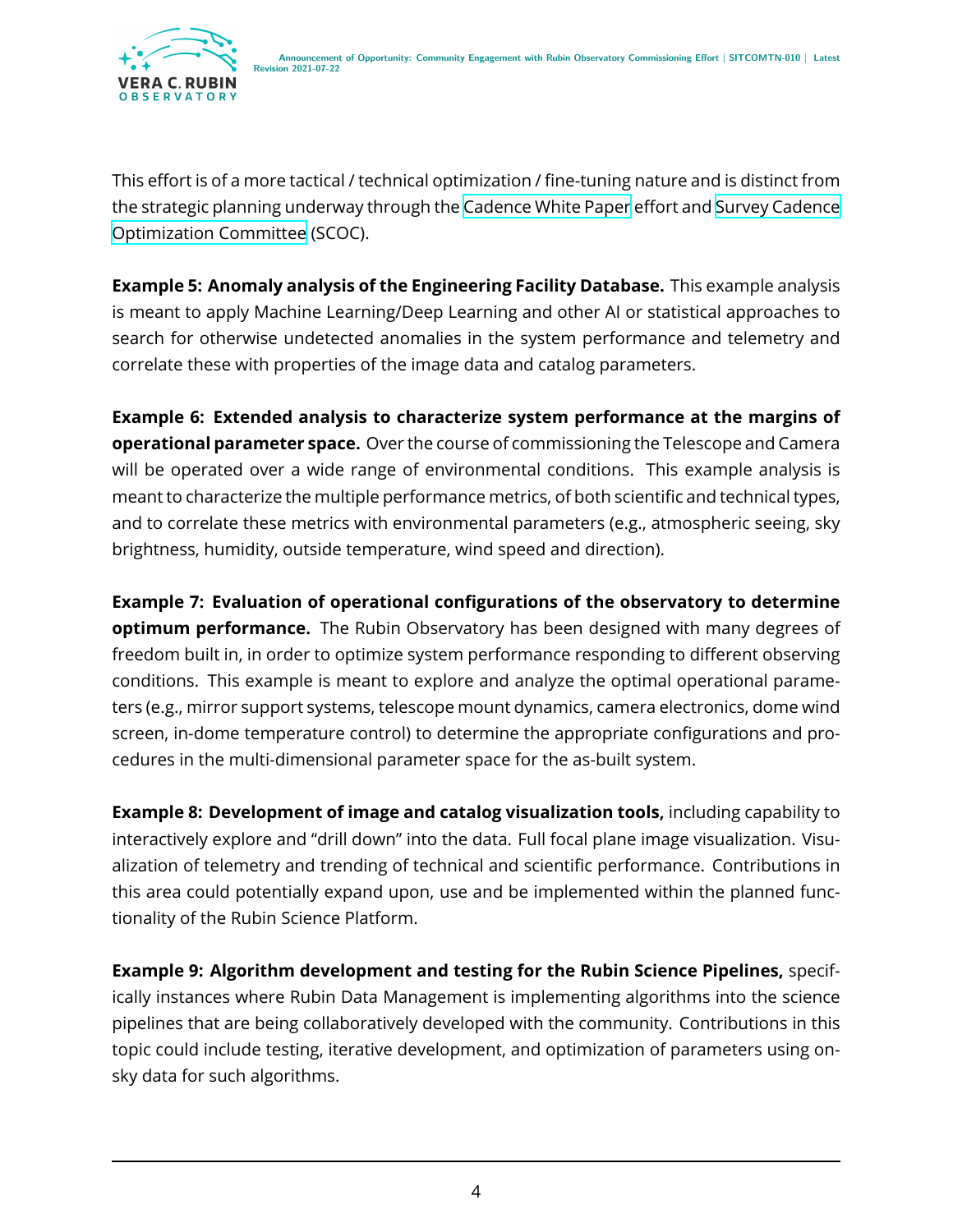

#### **Example 10: Science validation and characterization of object detection, deblending, and interaction with background modeling.** This includes but is not limited to:

- Effects of ghost light from bright stars on faint stellar photometry and galaxy shape estimation
- Effects of diffuse scattered light on faint stellar photometry and galaxy detection
- Impacts of variable image quality on object detection, deblending, and measurement
- Crowded field photometry
- Preservation of low surface brightness objects in the data processing
- Characterization and impacts of Galactic cirrus

**Example 11: Science validation of stray and scattered light mitigation and modeling,** including interactions with background modeling and the detection/photometry of low surface brightness features. For example, develop a predictive numerical model of ghost images from a bright source at an arbitrary position in the full field of view to reduce background modeling systematics.

**Example 12: Science validation of template generation and difference imaging.** Photometric accuracy of difference image analysis in complex environments and across a range of observing conditions. Studies of the variation of performance with respect to properties of templates. Validating the detection and measurement of known transient, variable, and moving objects.

**Example 13: Science validation using survey metadata maps.** Includes geometric survey coverage and survey property statistics represented as spatial maps over the observed footprint. Maps and analysis will be done using existing Rubin Observatory software or extensions thereof. Part of this work will include the validation of sky maps of distributions of environmental conditions during observations, data properties, along with computed performance metrics.

**Example 14: Observing support.** Contributions to daytime and nighttime summit operations; optimization and documentation of processes and procedures. See prerequisites and expectations described in Section [4.2](#page-12-0).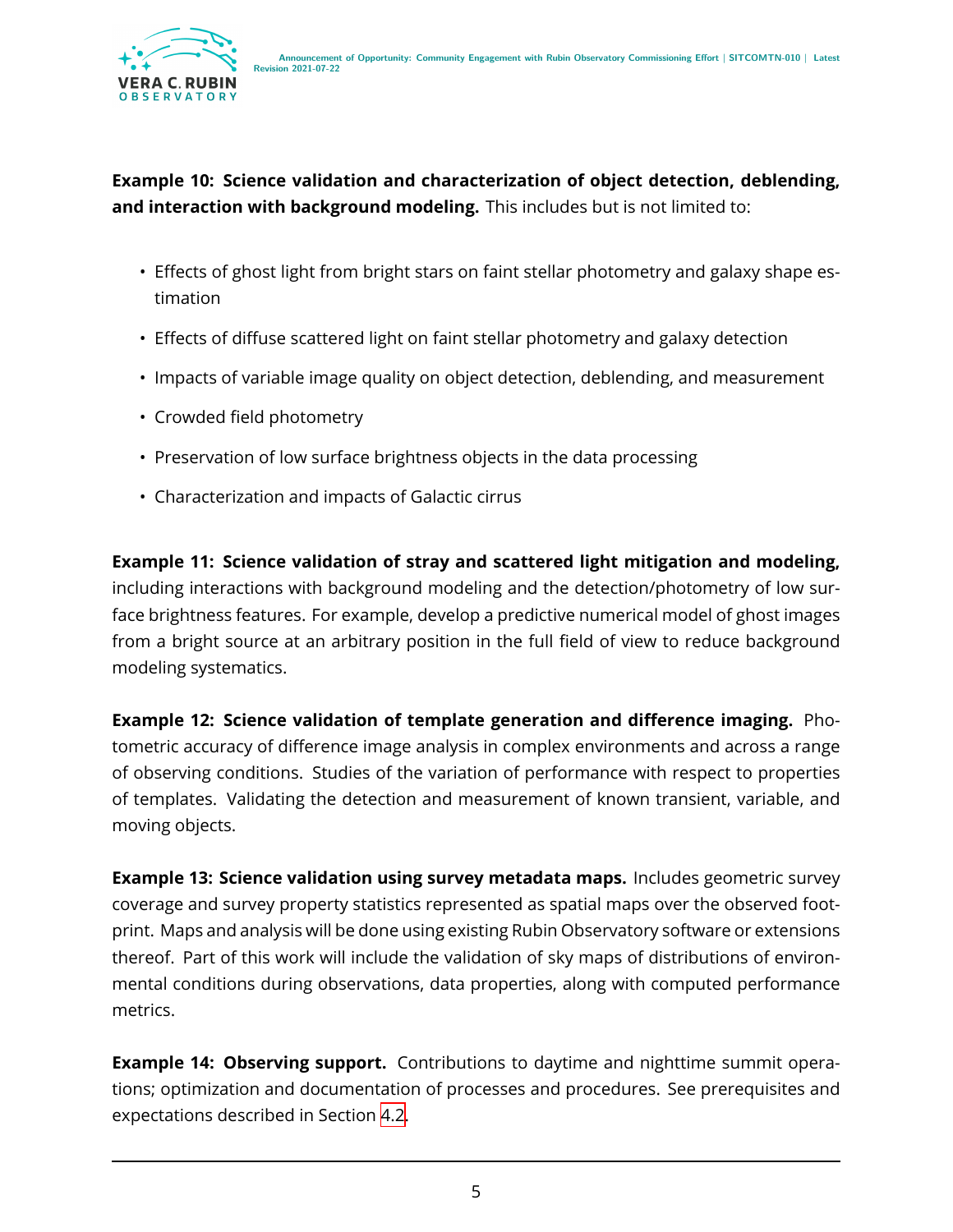**Example 15: Developing user-oriented documentation of science pipelines, data access services, and operational procedures,** including the development of tutorials through the Rubin Science Platform.

**Other:** Additional scientific validation and characterization studies that will improve understanding of the as-built system and enhance early operations are invited. Proposals of this type should specifically address the timeliness of the value-added contribution and relevance for advancing the operational readiness of Rubin Observatory.

#### <span id="page-9-0"></span>**3.2 Ex Officio Members of the Commissioning Team**

In this section, we describe several categories of non-Rubin-staff members of the Science Community who will automatically become members of the Commissioning Team in order for them to more efficiently carry out responsibilities associated with their designated roles. Individuals in these categories do NOT need to respond to this AO. Contributions from Ex Officio members of the Commissioning Team do not count toward the envisioned 15-20 FTE of effort associated with this AO.

Members of selected Commissioning Alert Broker Teams. Alert brokers are third-party services provided by the community. While Rubin is not responsible for the commissioning of the brokers, Rubin staff will work with the five or more selected broker teams to ensure that they can be commissioned and are ready for receiving and distributing the LSST alert stream at the start of LSST operations. All members of the five selected broker teams automatically become Commissioning Team members.

Members of the selected photometric redshift teams. These members guide implementation and perform science validation for photometric redshift estimators. All members of the selected photometric redshift teams automatically become Commissioning Team members. See [DMTN-049](#page-21-4) for the roadmap for selecting and validating one or more photo- $z$  estimators for the LSST Object catalog.

Members of the Survey Cadence Optimization Committee (SCOC) will become members of the Commissioning Team in order to synthesize technical input and guide analyses that will inform decisions regarding the initial LSST observing strategy.

International In-kind Contributor Teams with responsibilities directly related to commission-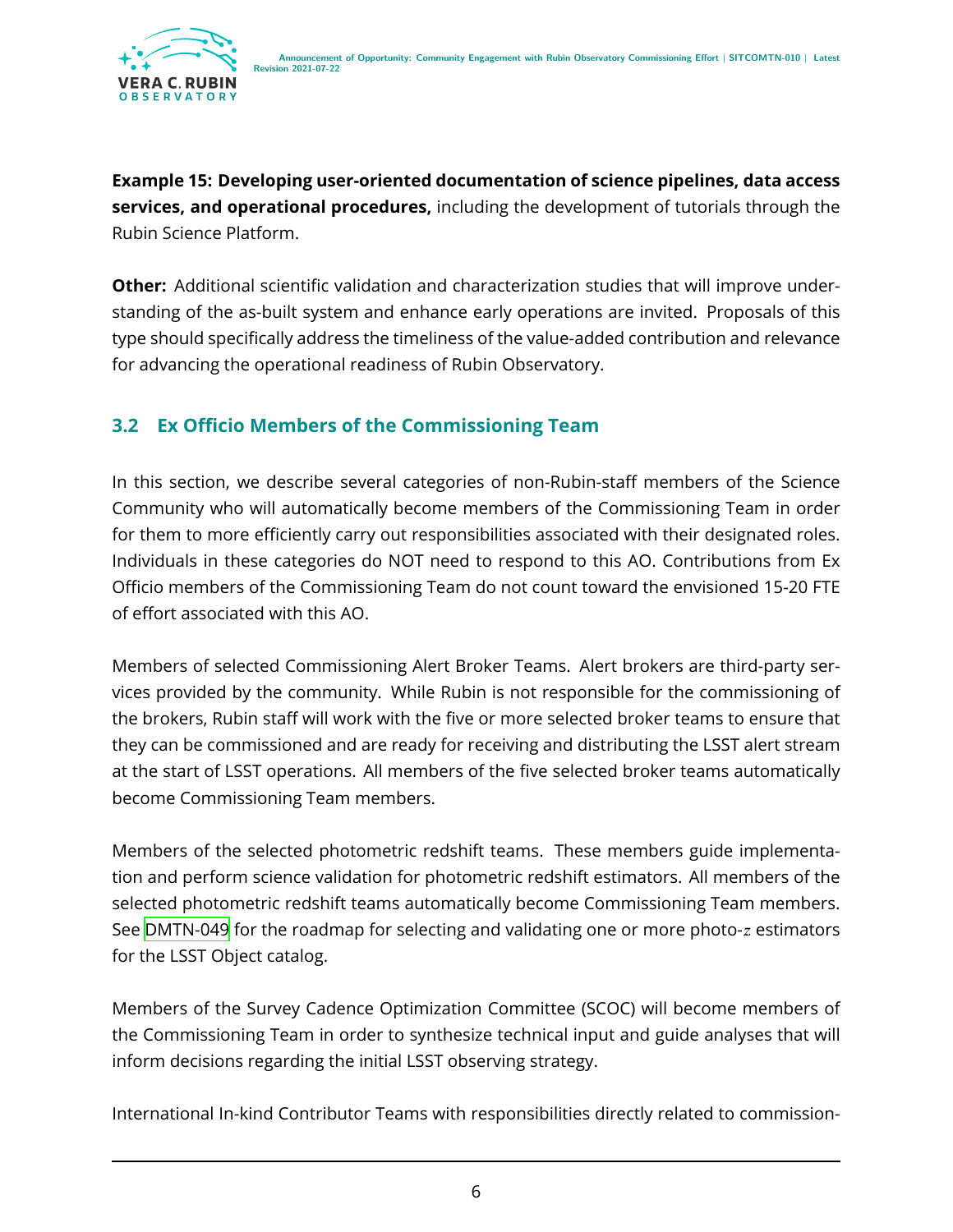

ing will automatically become members of the Commissioning Team.

Groups who have already been performing work directed by the Project under collaborative or contracted efforts and who have made material contributions to construction effort will continue to be members of the Commissioning Team.

# <span id="page-10-0"></span>**4 Terms and Conditions for participation in the Commissioning Team**

Participation as a Commissioning Team member will be based on assessed value-added and capabilities to complement the existing Rubin Observatory Commissioning Team. By its nature, commissioning a complex system like the Rubin Observatory comes with many unknowns, therefore it is required that the team remain flexible in their assignments as the commissioning process unfolds.

The Project reserves the right to decline any group's or individual's offer for any reason. The Project can decide to terminate a group's or person's role on the team status at any time due to poor performance or undue overhead. The Project will not rely on the contributions from non-Rubin-staff team members to fulfill the core commissioning requirements to the Operations Readiness Review and the federal funding agencies. Non-Rubin-staff Commissioning Team members will be providing value-added contributions to extend the basic commissioning scope.

Financial support associated with this AO is limited, and non-Rubin-staff members of the Commissioning Team are generally expected to have other sources of support. Limited support for travel to enable on-site work in Chile, Tucson, and at SLAC can be made available. Funds can also be made available to support accommodations while work is conducted at the Chile Summit site. Specifics will be negotiated on an individual basis.

#### <span id="page-10-1"></span>**4.1 Rights and Responsibilities**

1. Science Community members who become members of the Commissioning Team via this AO will have the opportunity and the expectation to collaborate directly with the Project staff on Rubin commissioning efforts, together with all the associated work expe-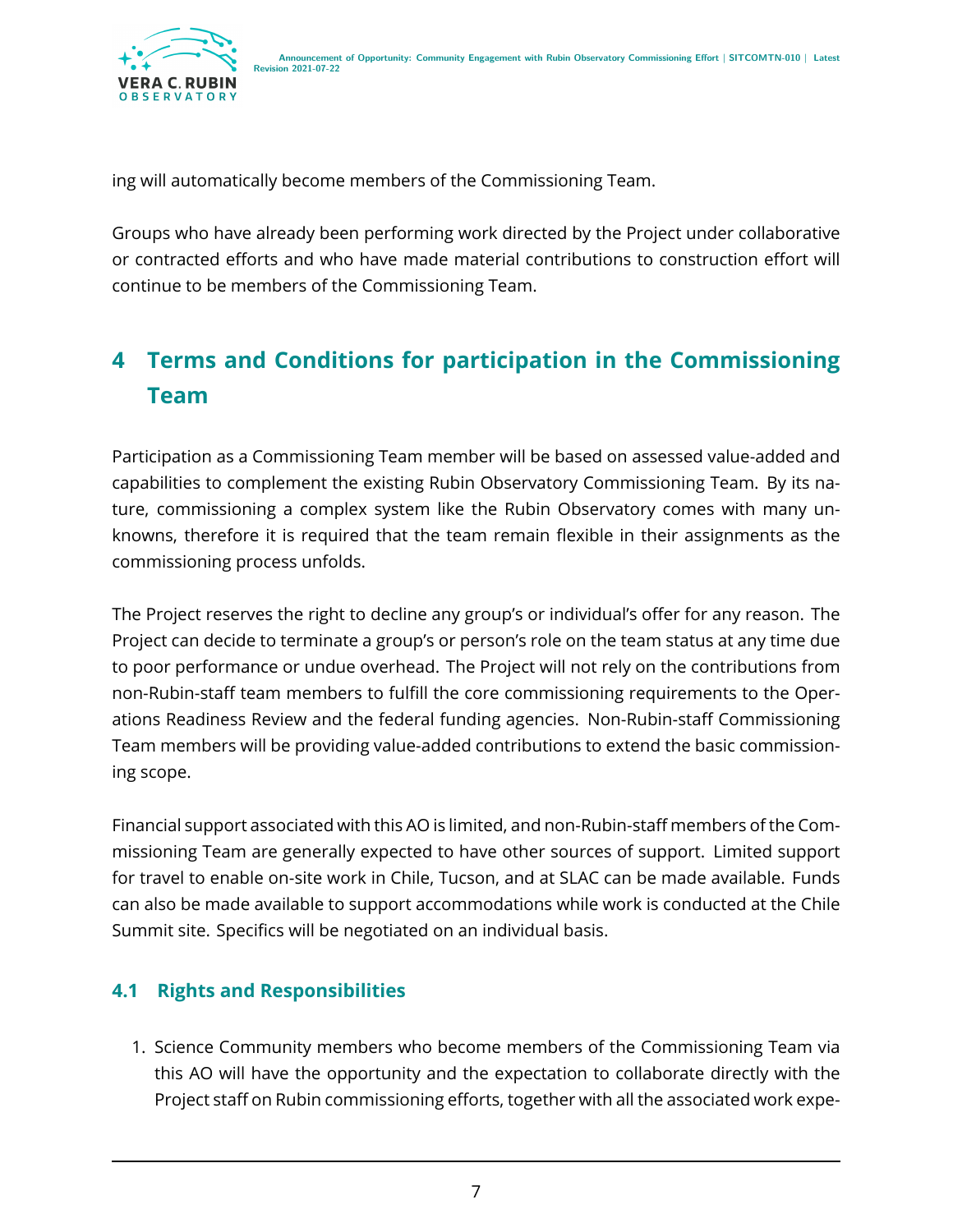

rience and training opportunities entailed, as well as potential to enhance the scientific reach of LSST data for the benefit of the broad Rubin community. Participants agree to conduct work assignments from the Project with a defined scope and schedule for delivery. These work assignments will be "value-added" contributions with respect to Project requirements from the federal funding agencies for Operations Readiness (see examples in Section [3\)](#page-5-0). Each non-Rubin-staff member/group of the Commissioning Team will be assigned a functional point of contact within the Project to help integrate their efforts.

- 2. Submitted LOIs (Section [5](#page-15-0)) will be used as the basis for formally signed agreements (Memoranda of Understanding; MOUs) between the Rubin Observatory Construction Project and each individual/group that is selected to participate in commissioning activities. The MOUs will be assessed and re-evaluated on a yearly basis to ensure that the goals and responsibilities of both the Project and the participants are being met.
- 3. All Commissioning Team members will have full unfettered access to all commissioning data products as soon as they are acquired.
- 4. All members of the Commissioning Team agree to a set of publication policies (Section [4.4\)](#page-13-1). In particular, no scientific publication based on the commissioning data shall be made prior to that data being released to the science community. Technical publications will be allowed (see below). All Commissioning Team members are eligible to become co-authors on publications to which they contribute, including the series of planned Rubin Observatory Construction Papers.
- 5. Contributions to the commissioning effort performed under the direction of the Project count towards the attainment of Builder status[[RDO-013\]](#page-20-1).
- 6. Commissioning Team members are expected to use approved Project tools and processes for communication, data access and analysis, documentation, software development, work management, etc. For example, nearly all high-level science analysis tasks will use Python programming language, and many will make use of the Rubin Software Stack and Rubin Science Platform. Training opportunities will be provided by the Project to increase proficiency with these tools.
- 7. All source code created by Rubin Observatory Data Management is publicly-available open source and carries an Open Source Initiative (OSI)-approved license. All software developed for the commissioning effort is expected to follow the Project's open source policy. There may be some situations in which science validation analyses making use of private software developed outside the commissioning context are deemed sufficiently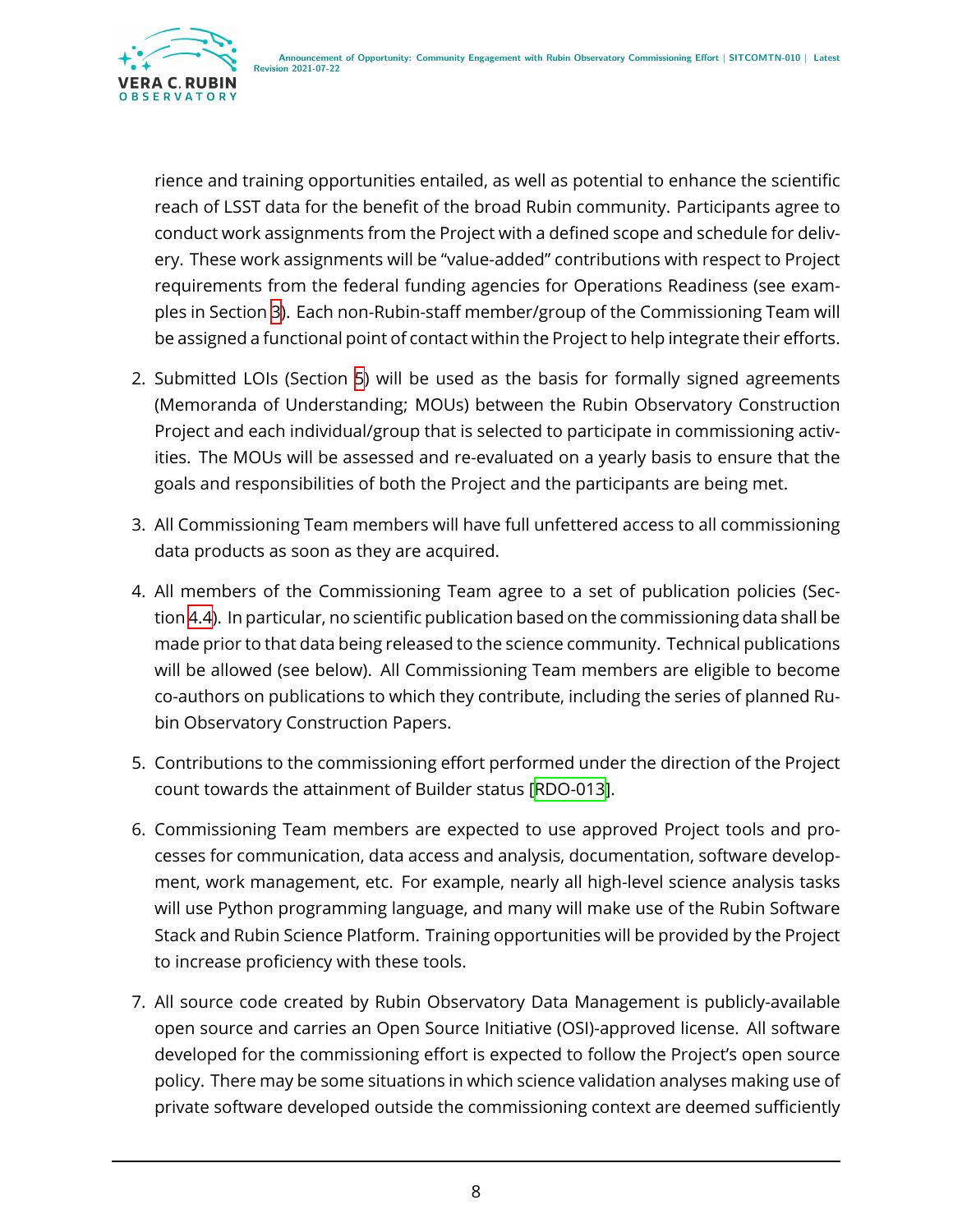

valuable to the commissioning effort that an exception may be granted by the Project Director.

- 8. Depending on their assigned task(s), some participants may be expected to spend extended periods at one of three primary Rubin Observatory sites: 1) Chile – either La Serena and/or Cerro Pachón (see additional requirement below); 2) Rubin Observatory offices in Tucson; and 3) the US Data Facility located at SLAC. In addition, participants will be invited to attend periodic workshops, bootcamps, and/or meetings for training and focused working sessions. It is expected that remote participation in these events will also be possible in cases where the work can be completed remotely.
- 9. The typical expected commitment for non-Rubin-staff members of the Commissioning Team is roughly 0.2 to 0.5 full time equivalent (FTE) averaged across the members of collaborating groups over the calendar years 2022 and/or 2023. For university faculty, this expected level of commitment should be interpreted as roughly 20% of research time during these years. The exact timing of effort might be variable according to needs to respond to emergent issues.
- 10. Members of the Commissioning Team are expected to follow guidance regarding types of internal communications and information that may be shared with the wider Rubin community.
- 11. All members of the Commissioning Team are expected to follow [professional standards](https://www.lsst.org/scientists/codes-of-conduct) [of conduct](https://www.lsst.org/scientists/codes-of-conduct) adopted by the Project.
- 12. Science validation and characterization investigations during commissioning are specifically intended to optimize operational efficiency of the observatory, and to enhance delivered data quality of the Data Previews and LSST DR1. Members of the Commissioning Team should strive for collaborative and collegial interactions that benefit the entire Rubin Community, and to recognize the contributions of the many individuals that have contributed to the Project.

#### <span id="page-12-0"></span>**4.2 Requirements for working on-site in Chile**

It is expected that most Commissioning Team members will conduct data analysis tasks from sites other than the Rubin Observatory site in La Serena and the Cerro Pachon summit. Working on-site in Chile is intended for individuals working directly with hardware or observation support.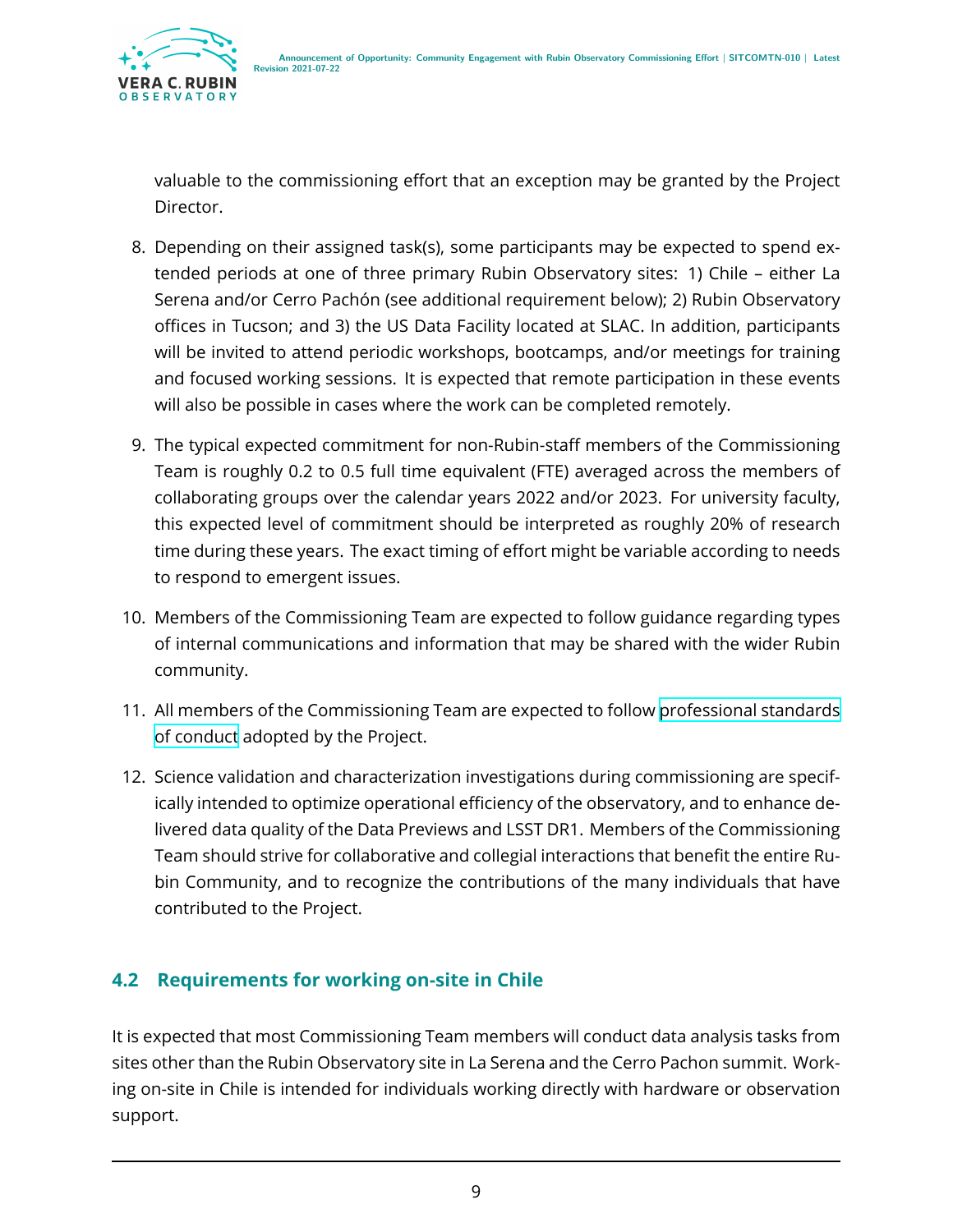

Key criteria for working on-site in Chile:

- Demonstrate a working understanding of the observing systems in Chile including but not limited to:
	- **–** Observatory Command-Control interface and scripting (Python based)
	- **–** Observational constraints given current environmental conditions
- Commit to providing 3 months remote observing support prior to scheduled time in Chile
- Willingness and ability to spend at least 3 months in Chile to support on-site observations and technical activities both on the Summit and in La Serena. This includes extended continuous periods (e.g. week or more) at the Summit Facility.

#### <span id="page-13-0"></span>**4.3 Group management and accountability**

Each group responding to this AO will have designated a group leader who is the primary point of contact to the Rubin Observatory Project. The group leader is responsible for management of the group and for the timely completion of assigned tasks (see Section [5.1\)](#page-15-1). Given potential emergent issues encountered during commissioning, and the nature of some value-added contributions as active research topics, completion of value-added contributions is intended to be on a "best-effort" basis as the research allows. While on-boarding and task-specific training and guidance will be provided, together with access to Project communication tools and documentation resources, the Project is only able to provide limited one-on-one training and support for non-Rubin-staff members of the Commissioning Team. Participating individuals/groups should plan to prepare as needed for their specific contributions.

Participants in this AO program will be assigned to one or more teams within the larger commissioning effort, and the individuals and/or groups will be assigned a functional point of contact within the Project to help integrate their efforts.

#### <span id="page-13-1"></span>**4.4 Publication policy statement for using commissioning data**

All members of the Commissioning Team will follow the publication policies of the Rubin Observatory Project, including the Rubin Data Policy [\[RDO-013\]](#page-20-1) and Rubin Project Publication policy[[LPM-162](#page-21-5)] as they apply to commissioning data.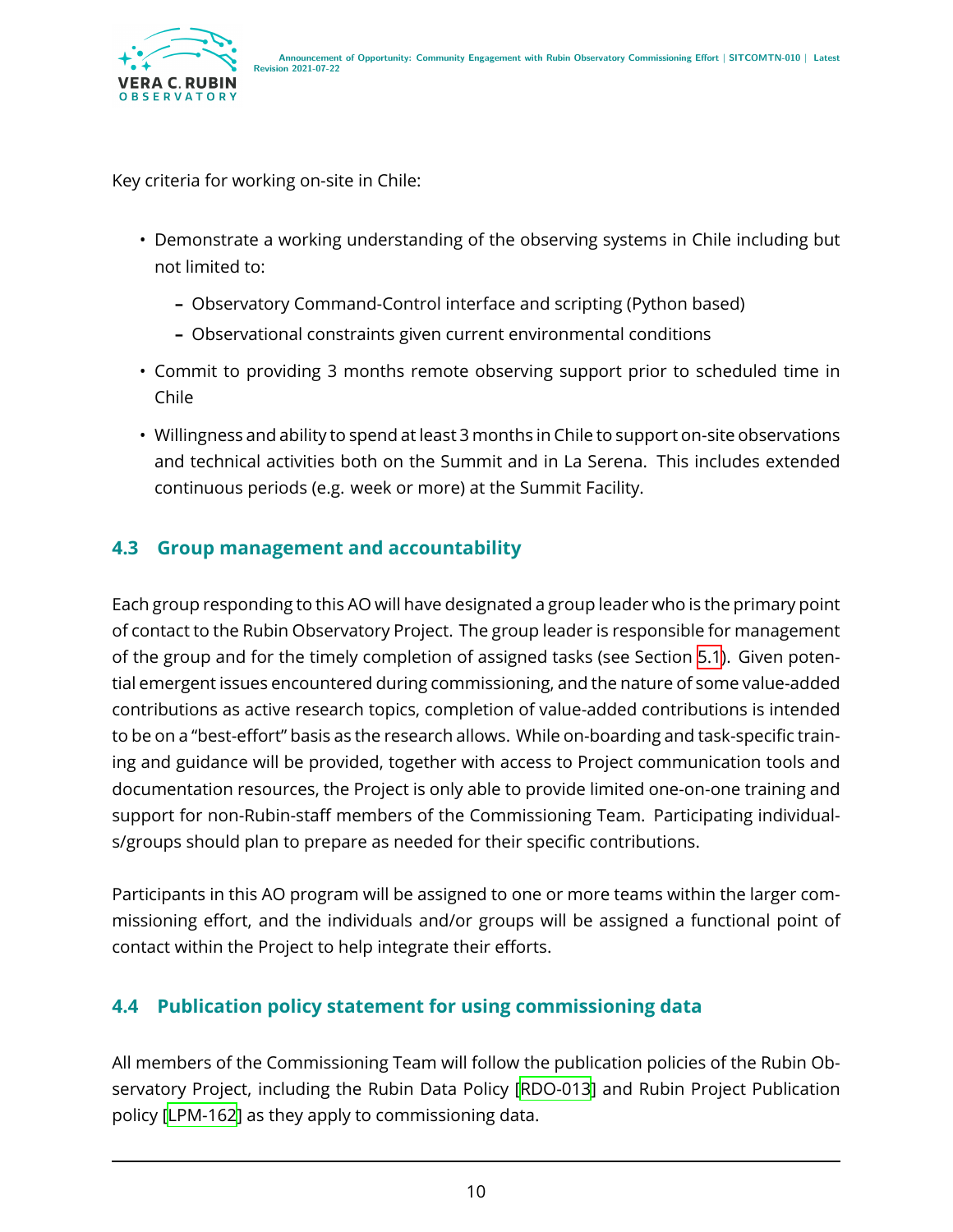

**No papers presenting novel scientific results may be posted/submitted by anyone before the associated data release, which for commissioning data means the relevant Data Preview release date.** The Project has authority to determine the classification of technical versus scientific papers prepared by members of the Commissioning Team. Rubin Observatory reserves the right to sanction Users who violate this policy, as described in the Rubin Data Policy[[RDO-013\]](#page-20-1).

The Project has planned a series of Rubin Observatory Construction Papers to describe the technical and scientific performance of the as-built system. The preparation of these papers follows the Rubin Project Publication policy. All members of the Commissioning Team are eligible to be co-authors on Rubin Observatory Construction Papers to which they contribute. The planned scope of the Construction Papers is limited to technical and scientific performance evaluation; the Construction Papers are not intended to present novel scientific results.

The Rubin Data Policy [\[RDO-013\]](#page-20-1) defines proprietary data products and derived data products. No proprietary data products from commissioning may be shared outside the Commissioning Team prior to the associated data release without explicit approval. The Project will define a process to approve the sharing of derived data products based on commissioning data prior to the associated data release. Any such derived data products approved for release must be presented in public forums accessible to the entire science community. There will be periods of commissioning for which specific types/subsets of proprietary as well as derived data products are embargoed and cannot be shared outside the Commissioning Team. Specific policies regarding informal communications beyond the Commissioning Team will be provided by the Project; guidance may evolve throughout the commissioning period.

All investigations of commissioning data are considered to be open to the entire Commissioning Team. Members of the Commissioning Team are welcome to initiate and contribute to additional technical papers based on commissioning data beyond the planned set of Construction Papers. Additional technical papers using commissioning data products that are submitted and/or posted prior to the associated Data Preview release date must follow the Rubin publication policy. Following the Data Preview release date, additional technical papers using internal information, data products, and/or tools that are not included in released Data Previews continue to follow the Rubin Publication Policy. The scope of these additional papers should complement the scope of the Construction papers.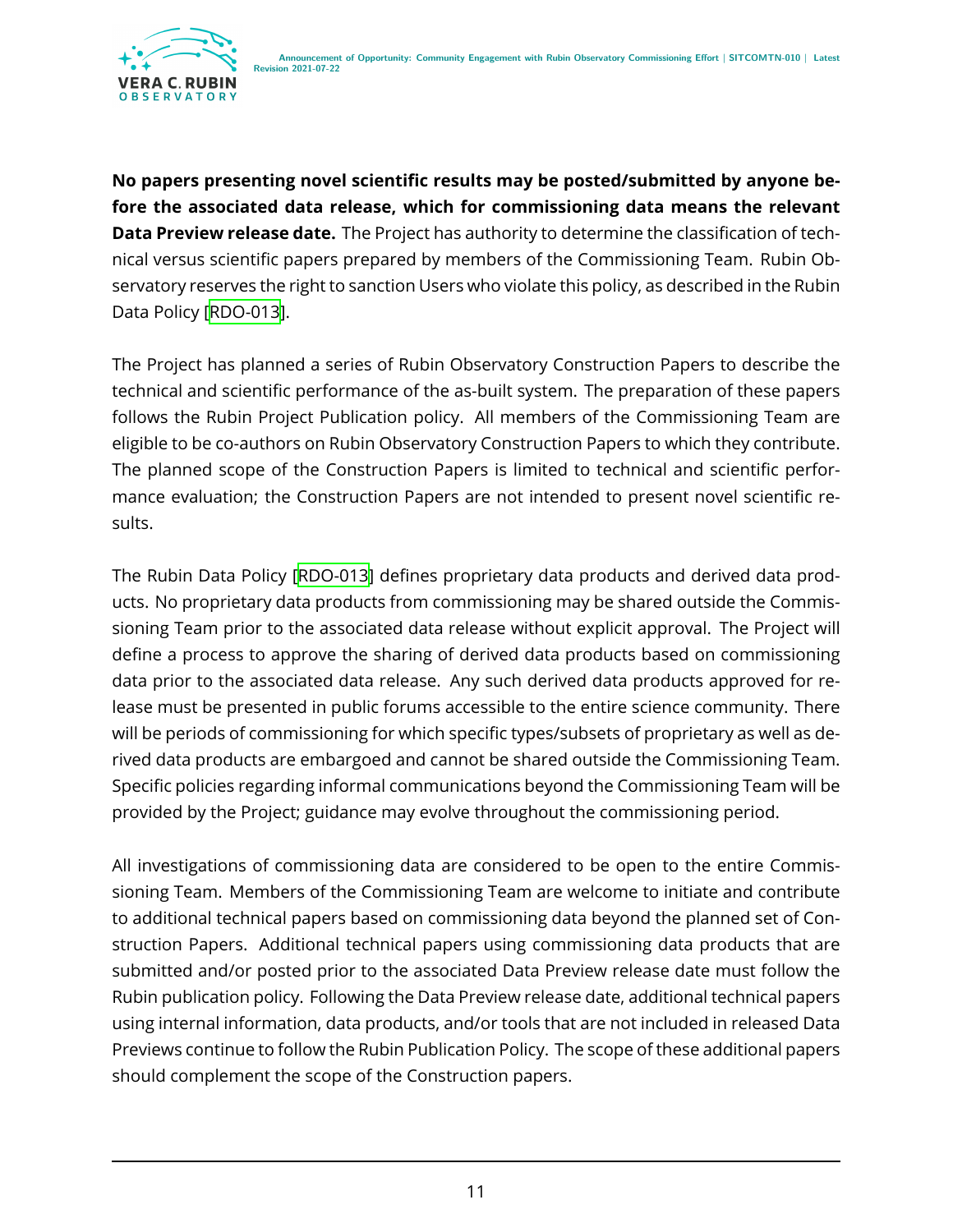

Science papers using only Rubin Observatory data from the released Data Previews follow the Rubin Data Policy[[RDO-013](#page-20-1)] and do not go through the Rubin Project publication process. For papers that substantially benefited from interactions with the Commissioning Team, authors are encouraged to invite contributing individuals to join as co-authors, as per the Rubin Publication Policy.

# <span id="page-15-0"></span>**5 Responding to this AO**

#### <span id="page-15-1"></span>**5.1 Eligibility and Group Organization**

All members of the Rubin Observatory data rights community from the US and Chile [\[RDO-](#page-20-1)[013\]](#page-20-1) are eligible to respond to this AO via submitting a Letter of Intent (LOI). There was a separate process for International LSST Data Rights and In-kind Contributions that included contributions to Rubin Observatory commissioning.

Collaborating individuals are encouraged to submit a single LOI for their group in response to this AO. The groups may be multi-institutional. The groups may include individuals across a range of career stages. Each group must identify a leader who will serve as the primary point of contact with the Rubin Observatory Project. The group leader will ensure that tasks assigned to their group are advancing and completed on the schedule set by the Project and that the work meets the standards defined by the Project. The group leader is responsible for the day-to-day management and advising of their group (or for delegating this responsibility within the group). For each group member who does not have Principle Investigator status or is not independently funded, a supervisor responsible for their employment must sign-off on their participation in the Commissioning Team at the time of formalizing the agreement between the Rubin Project and the participating individuals.

During the process of LOI preparation and evaluation, the Project may suggest reorganization of groups (e.g., merging related efforts or breaking up large groups) to increase efficiency.

#### <span id="page-15-2"></span>**5.2 Timeline for Letter of Interest (LOI) submission and evaluation**

- **AO release:** 9 July 2021
- **Indication of interest via web form:** 6 August 2021 (optional)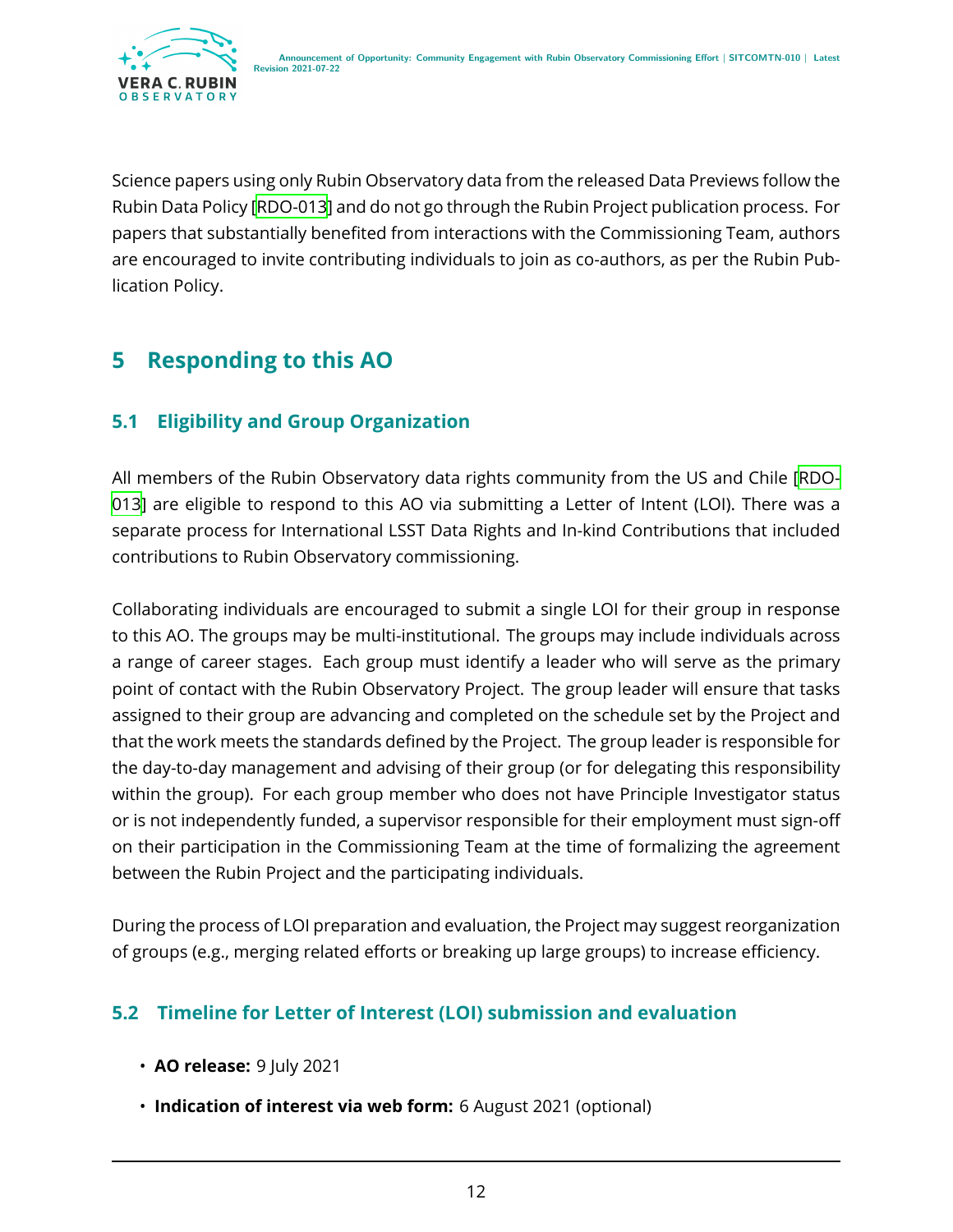

- **Project Community Workshop QA Session and "office hours":** 9-13 August 2021
- **Project response regarding indication of interest:** 31 August 2021
- **Final LOI submission:** 1 October 2021
- **Project response to LOIs and formalization of agreements:** December 2021
- **Engagement with Commissioning Team begins:** first quarter 2022

The Project considers this AO as stated as a one-time cycle for engagement by the US and Chilean communities. If the need and/or opportunities present themselves, the Project may issue a similar second Announcement of Opportunity in 2022.

#### <span id="page-16-0"></span>**5.3 Indication of Interest**

Groups/individuals considering to submit an LOI are invited to indicate their intent via a brief [webform](https://forms.gle/fu5WsRgEYewbSvs76). The Project will collect these submissions and provide brief feedback to the groups/individuals.

#### <span id="page-16-1"></span>**5.4 Elements for a Letter of Interest (LOI) response to this AO**

Letters of Interest (LOI) should address the following topics under separate section headings. An LOI template is provided [here.](https://docs.google.com/document/d/12mYS3H0xRZme2t0leGIHfzwNgh575QhqsVnoUz7ybqQ/edit?usp=sharing) The expected length of an LOI is roughly 2-3 pages; more space might be warranted for larger groups and/or those with multiple proposed contributions.

- 1. Name and contact information for the group leader
- 2. Statement of interests and proposed contributions. Please be as specific as possible, indicating the specific area(s) from the set of example contributions listed in Section [3](#page-5-0). Proposed contributions must correspond to one or more of the examples, or explicitly label the contribution as type "Other". Plans to use private software that is not publicly released under an open source license must be specifically mentioned.
- 3. Statement of core competencies and adaptability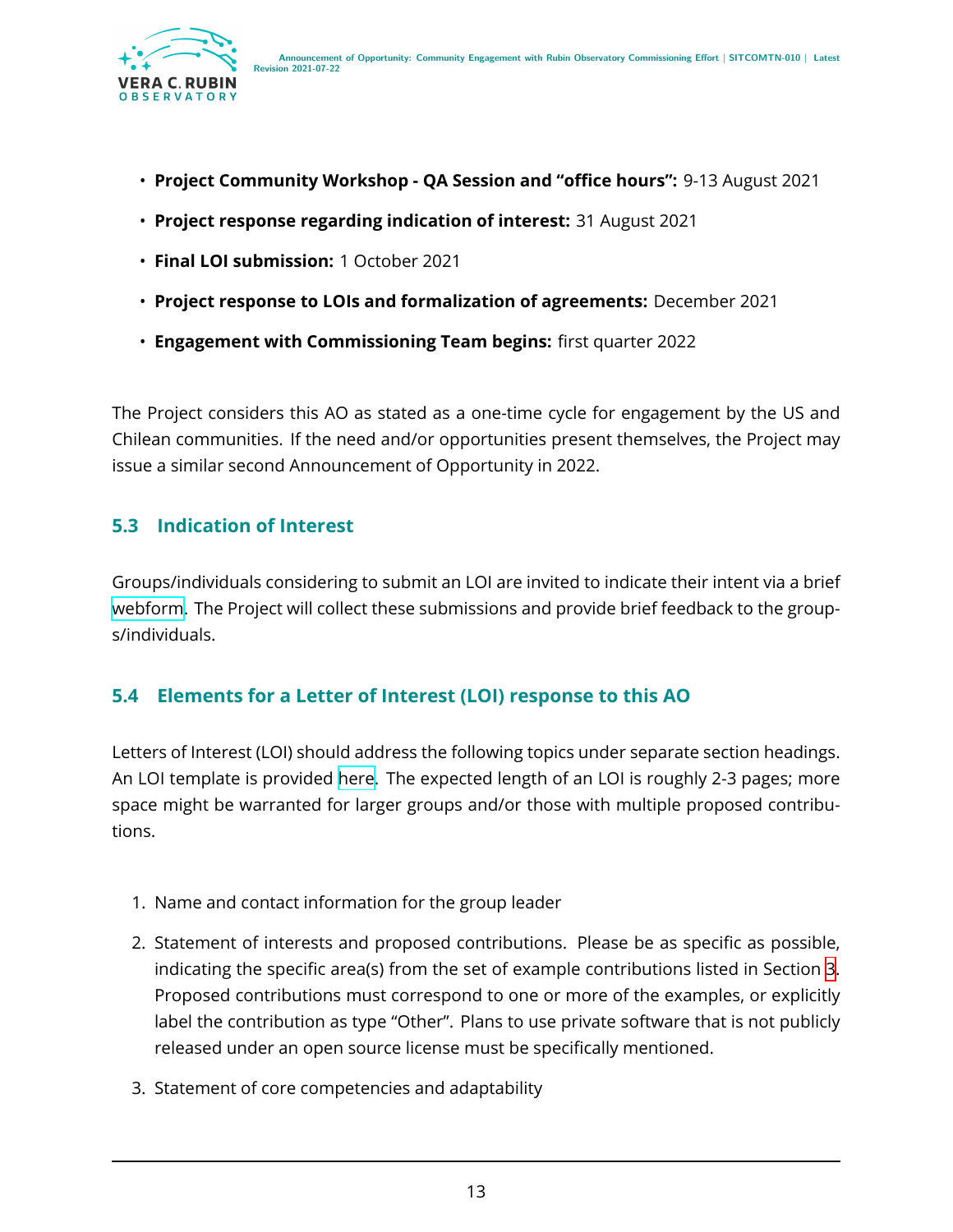

- Please mention current and previous engagement with the Rubin Observatory Project and/or LSST Science Collaborations, experience with and/or contributions to the Rubin Science Pipelines, and familiarity with hardware and/or software components of the Rubin Observatory system.
- Please mention expertise, experience, prior work relevant to the specific intended area(s) of contribution.
- 4. Summary of personnel involved. For each individual, please include institution, career stage, FTE availability for Rubin commissioning related work in calendar years 2022 and 2023.
- 5. Description of any support and resources available to each individual if they are necessary to complete their contributions and plans (e.g., salary/stipend, travel and local accommodation). Note that analysis of commissioning data is expected to be done using Project computing resources.
- 6. Description of any additional resources that are needed to fulfill your proposed contributions. To support this AO, the Project has limited funding for travel to and local accommodation at key activity centers: Tucson, Chile and SLAC. Regrettably, the Project does not have funding for stipend or supplemental salary support.
- 7. Rubin is committed to providing opportunities for diverse and traditionally underrepresented groups. Please indicate how your proposed contribution will align with this commitment, for example, intent to provide training experience to early career scientists, a staffing profile that will contribute to the diversity of the Commissioning Team, and/or how an inclusive workplace culture will be implemented.

#### <span id="page-17-0"></span>**5.5 LOI Submission**

<span id="page-17-1"></span>The LOI material should be submitted as a single PDF document via this [webform.](https://forms.gle/K6pKZDbS19gqhG2H6)

#### **5.6 Evaluation Criteria**

LOIs will be evaluated by members of the Rubin Observatory System Integration, Test, and Commissioning leadership team, in consultation with topical domain experts on the Project.

LOIs will be evaluated based on the following criteria: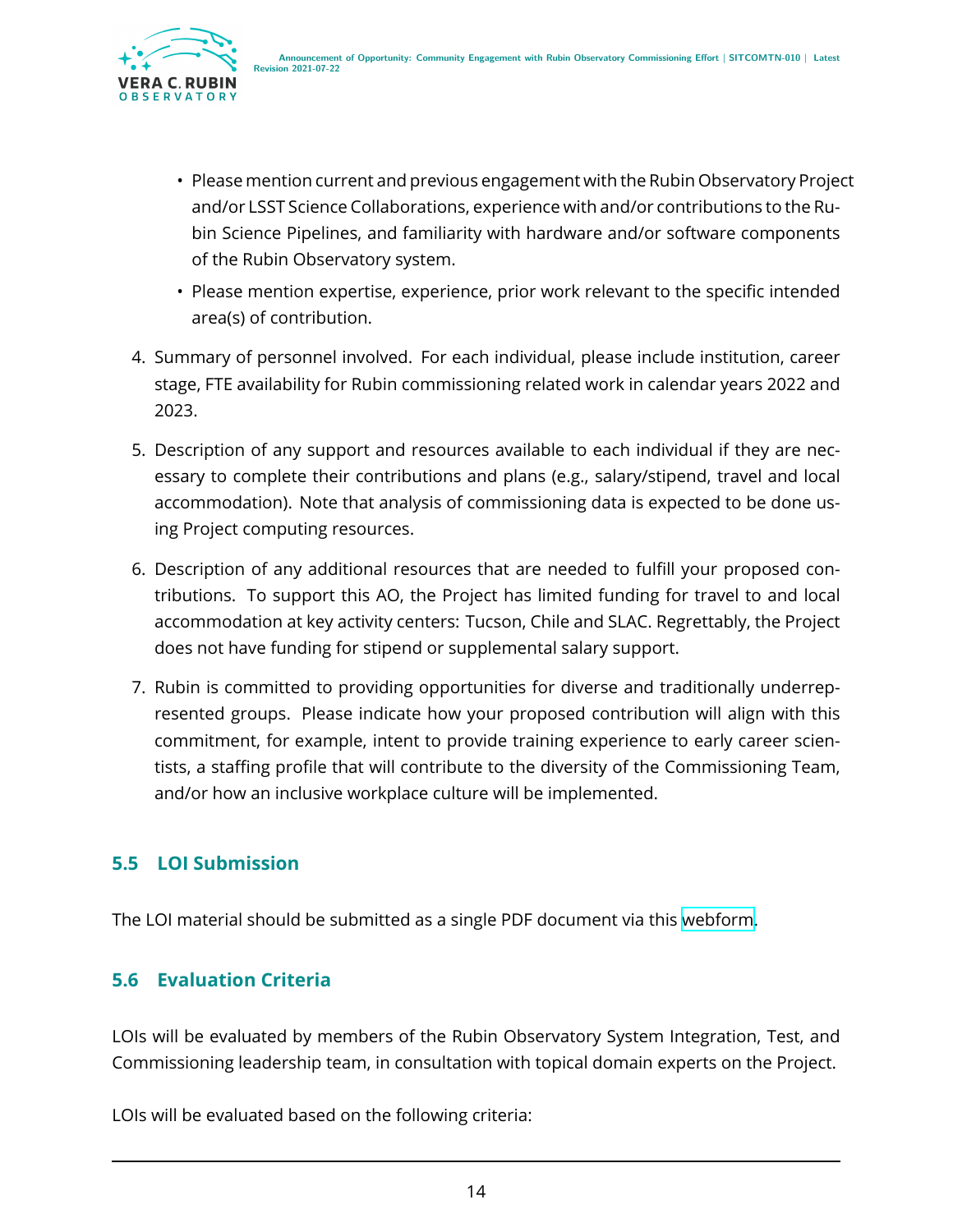

- Alignment of the proposed value-added contributions with Project goals to facilitate a smooth transition to LSST operations.
- The assessed capability of the individual or group to apply their domain expertise to efficiently complete the intended valued-added contributions to the commissioning effort.
- Previous engagement with the Rubin Observatory Project and/or Rubin science community.
- Previous experience with commissioning as well as technical and/or science validation of other instruments/facilities (see core competencies below).
- Financial and/or other relevant resources available to support the proposed contribution.
- Contributions to the training and preparation of the next generation of observatory builders.
- Commitment to include diverse staff.

#### <span id="page-18-0"></span>**5.7 Core Competencies**

Example core competencies sought:

- Experience commissioning other large scientific instruments, experiments, or projects
- Optical/NIR astronomical image analysis
	- **–** Technical pixel properties from the instrument
	- **–** Instrument signature removal bias subtraction, flat-fielding, correction to "brighter fatter effects" and other sensor anomalies and optical artifacts (e.g., ghosting or glints)
	- **–** PSF characterization
	- **–** Visualization
- Scientific analysis for example:
	- **–** Photo-z estimation
	- **–** PSF shear measurements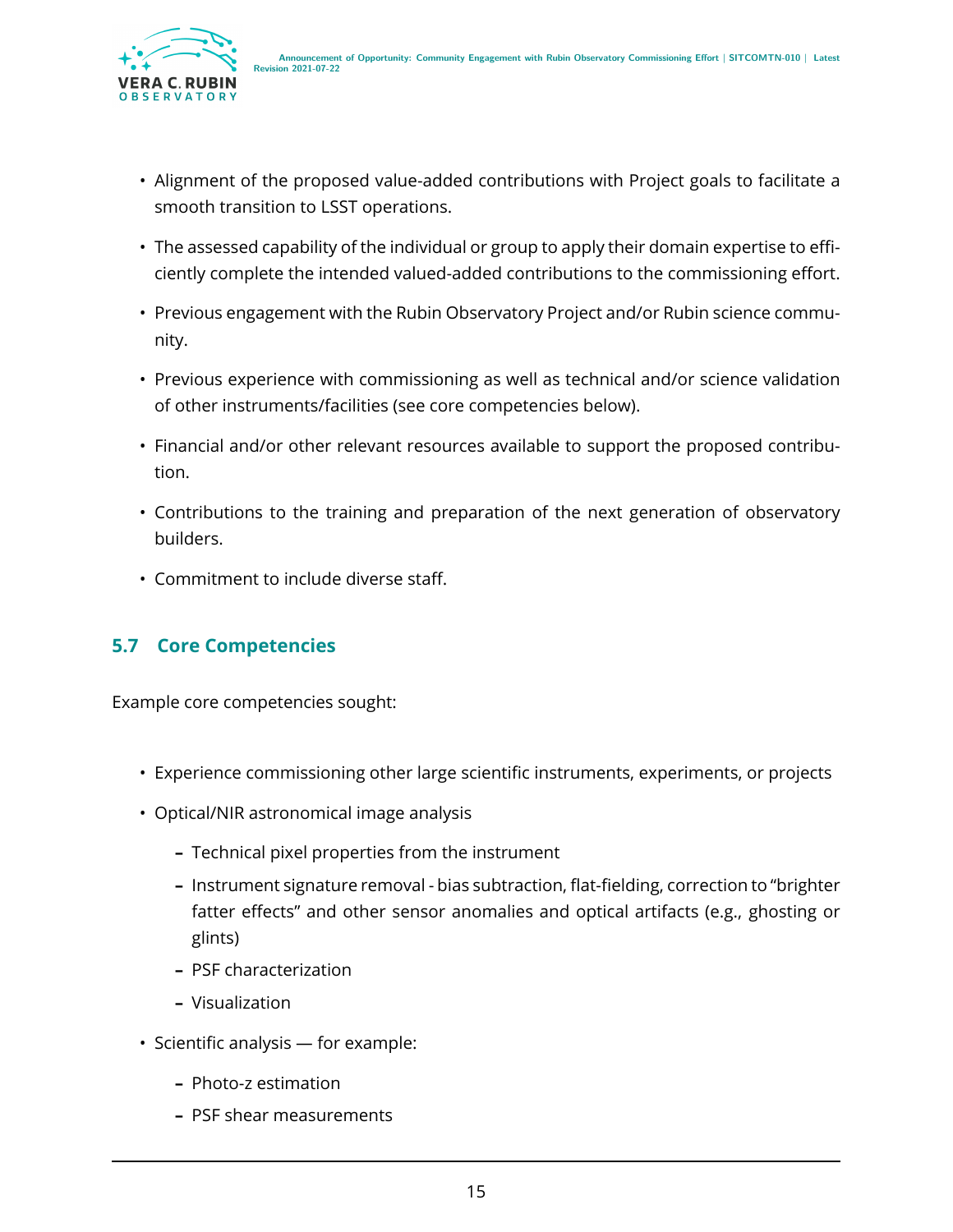

- **–** Photometric calibration and analysis
- **–** Astrometry
- **–** Moving and transient objects
- **–** Low surface brightness
- Database and statistical investigations
	- **–** Machine learning, artificial intelligence, neural networks
	- **–** Anomaly detection
	- **–** Trend analysis
- Technical and observational astronomy
	- **–** Observation planning and execution
	- **–** Telescope optical properties, e.g., alignment and active optics
	- **–** Technical imaging characteristics pixel level
	- **–** Spectral filter properties

# <span id="page-19-0"></span>**A Appendix: Data Previews from Commissioning**

The following description of the Data Previews is provided as contextual information. This AO has a distinct purpose from the Data Previews (see Section [2\)](#page-4-1).

The Rubin Observatory Operations team is carrying out a series of pre-LSST data release scenarios, called "Data Previews," to help the team and the LSST Science Community prepare for the full survey. While the first Data Preview, DP0, is based on simulated LSST Camera data, the subsequent previews DP1 and DP2 will make the Project's commissioning data available to the community. DP1 is currently planned for northern Spring 2023 and will be based on images taken with the commissioning camera (ComCam). DP2 is currently planned for northern Winter 2023-2024 and will be based on the science validation images taken with LSST Cam. In each Data Preview, all the various data products output by the Project's processing pipelines will be released together and made available to the community by the Operations team after a suitable period of testing by the Rubin System Integration and Commissioning (SIT-Com) Verification and Validation team. In DP1, the Project plans to run the prompt processing pipeline, but retain its products for internal use only (including testing of the community alert Brokers).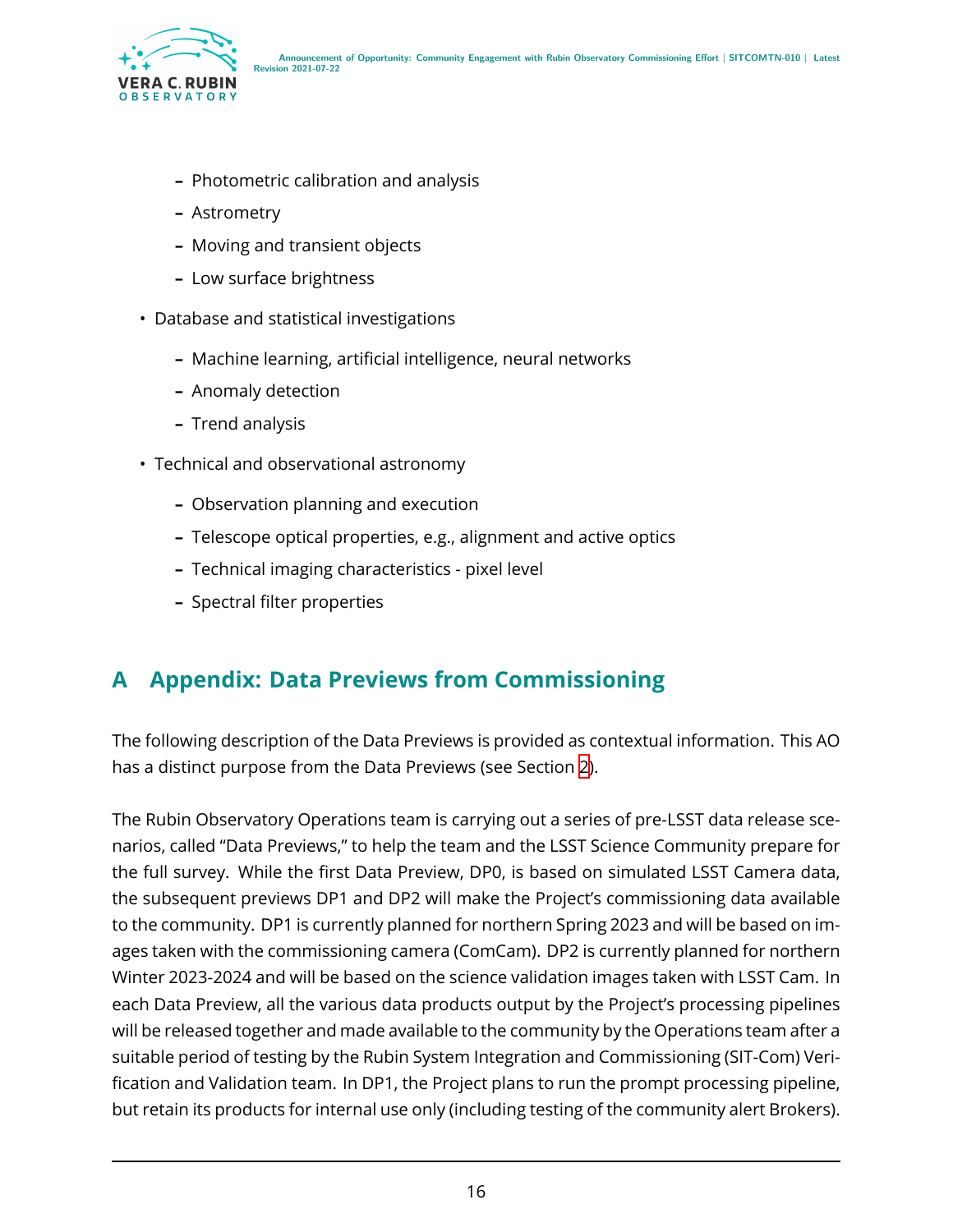

Standard predefined Alerts (produced during the campaign but then archived for later use) and other prompt products will be part of the DP1 data release. In DP2, a limited Alert stream will be provided to the community Brokers in close to real time, and these Alert packets will also be queryable in the prompt product database in the same way they would be during survey operations. Products from the Data Release Processing will only become available at the data releases.

Data Release 1 based on the first 6 months of LSST data is currently planned for northern Fall 2024 and Data Release 2 based on LSST Year 1 data is currently planned for northern Spring 2025.

Data releases will occur no earlier than the dates described in the release scenario above and summarized in Figure [A](#page-19-0). The schedule as currently estimated has an uncertainty of 2-3 months, with the releases likely occurring later than the indicated dates.

| Rubin Baseline Data Release Scenario                   | Jun 2021                                      | Sep 2022                      | Mar 2023                 | Dec 2023                          | Sep 2024                                             | Mar 2025                   |
|--------------------------------------------------------|-----------------------------------------------|-------------------------------|--------------------------|-----------------------------------|------------------------------------------------------|----------------------------|
|                                                        | <b>DP0.1</b>                                  | <b>DP0.2</b>                  | DP <sub>1</sub>          | DP <sub>2</sub>                   | DR <sub>1</sub>                                      | DR <sub>2</sub>            |
| Data Product                                           | Simulated<br>Survey<br>DC <sub>2</sub><br>Sky | Reproces<br>sed DC2<br>Survey | ComCam<br>On-Sky<br>Data | <b>SSTCam</b><br>$On-Sky$<br>Data | <b>Months</b><br>Data<br><b>First</b><br><b>LSS1</b> | Data<br><b>fear</b><br>SS. |
| DRP Processed Visit Images and Visit Catalogs          |                                               |                               |                          |                                   | ∣✓                                                   |                            |
| <b>DRP Coadded Images</b>                              |                                               |                               |                          |                                   |                                                      |                            |
| DRP Object and ForcedSource Catalogs                   |                                               |                               |                          |                                   | ∣✓                                                   |                            |
| DRP Difference Images and DIASources                   |                                               |                               |                          |                                   | ∣✓                                                   |                            |
| <b>DRP DIAObject Catalogs</b>                          |                                               |                               |                          |                                   | ∣✓                                                   |                            |
| PP Processed Visit Images                              |                                               |                               |                          |                                   | ∣✓                                                   |                            |
| PP Difference Images                                   |                                               |                               |                          |                                   | ∣✓                                                   |                            |
| PP Catalogs (DIASources, DIAObjects, DIAForcedSources) |                                               |                               |                          |                                   | ∣✓                                                   |                            |
| PP Alerts (Canned)                                     |                                               |                               |                          |                                   | ∣✓                                                   |                            |
| PP Alerts (Live, Brokered)                             |                                               |                               |                          |                                   | ∣✓                                                   |                            |
| PP SSP Catalogs                                        |                                               |                               |                          |                                   | ∣✓                                                   |                            |
| <b>DRP SSP Catalogs</b>                                |                                               |                               |                          |                                   | ∣✓                                                   |                            |

# <span id="page-20-0"></span>**B References**

<span id="page-20-1"></span>**[RDO-013]**, Blum, R., the Rubin Operations Team, 2020, *Vera C. Rubin Observatory Data Policy*, RDO-013, URL <https://ls.st/RDO-013>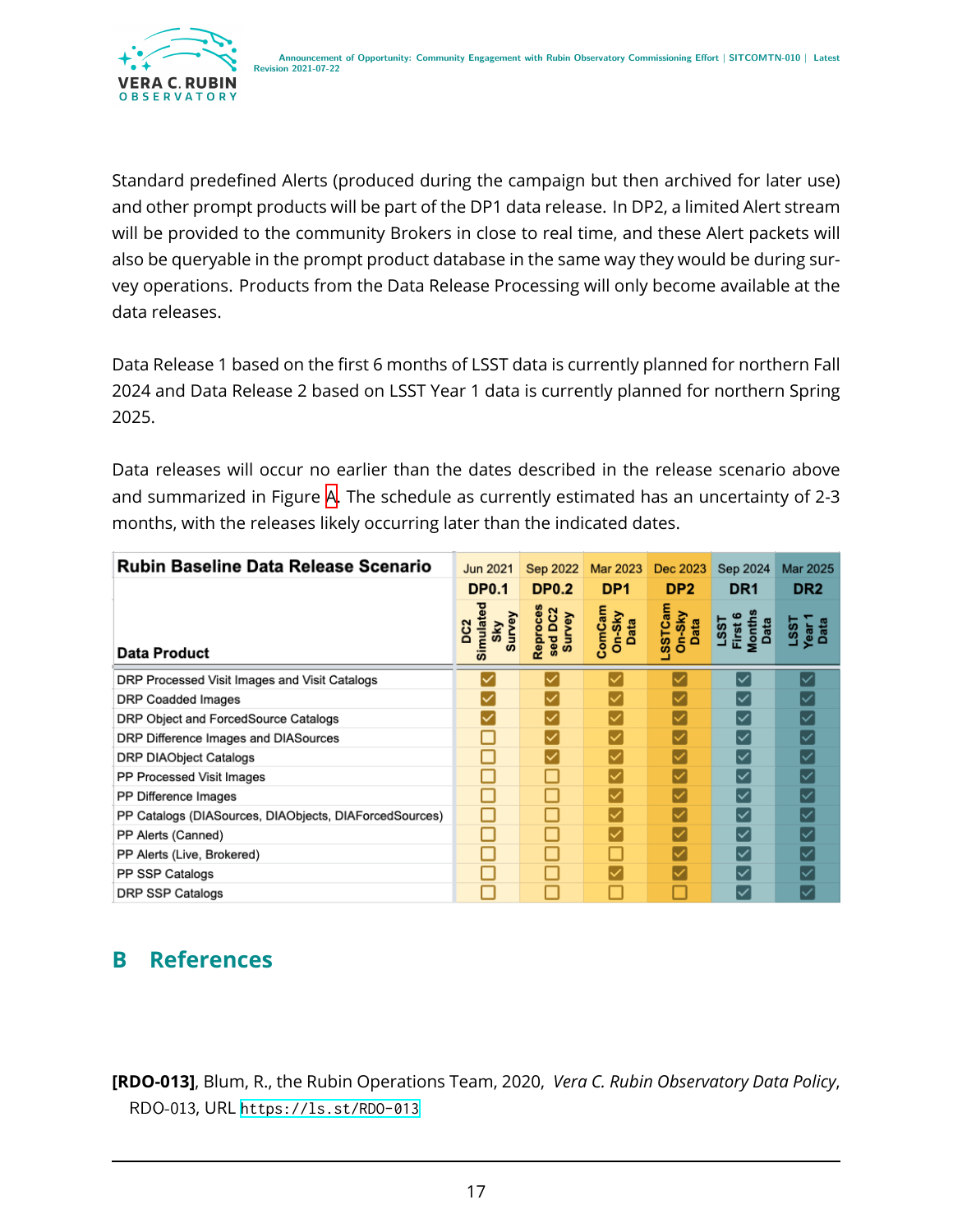

- <span id="page-21-3"></span>**[SITCOMTN-005]**, Claver, C., Bauer, A., Bechtol, K., et al., 2021, *Construction Completeness and Operations Readiness Criteria*, SITCOMTN-005, URL <https://sitcomtn-005.lsst.io/>, SITCOM Technical Note
- <span id="page-21-1"></span>**[LSE-29]**, Claver, C.F., The LSST Systems Engineering Integrated Project Team, 2017, *LSST System Requirements (LSR)*, LSE-29, URL <https://ls.st/LSE-29>
- <span id="page-21-2"></span>**[LSE-30]**, Claver, C.F., The LSST Systems Engineering Integrated Project Team, 2018, *Observatory System Specifications (OSS)*, LSE-30, URL <https://ls.st/LSE-30>
- <span id="page-21-4"></span>**[DMTN-049]**, Graham, M.L., 2018, *LSST DRP (Level 2) Catalog Photometric Redshifts*, DMTN-049, URL <https://dmtn-049.lsst.io>, LSST Data Management Technical Note
- <span id="page-21-5"></span>**[LPM-162]**, Project Science Team, 2015, *Project Publication Policy*, LPM-162, URL [https://ls.](https://ls.st/LPM-162) [st/LPM-162](https://ls.st/LPM-162)

<span id="page-21-0"></span>

|  | <b>Acronyms</b> |
|--|-----------------|
|--|-----------------|

| <b>Acronym</b>  | <b>Description</b>                                                       |
|-----------------|--------------------------------------------------------------------------|
| <b>CBP</b>      | Collimated Beam Projector                                                |
| ComCam          | The commissioning camera is a single-raft, 9-CCD camera that will be in- |
|                 | stalled in LSST during commissioning, before the final camera is ready.  |
| DP <sub>0</sub> | Data Preview 0                                                           |
| DP <sub>1</sub> | Data Preview 1                                                           |
| DP <sub>2</sub> | Data Preview 2                                                           |
| DR <sub>1</sub> | Data Release 1                                                           |
| <b>FTE</b>      | Full-Time Equivalent                                                     |
| <b>LPM</b>      | <b>LSST Project Management (Document Handle)</b>                         |
| <b>LSE</b>      | <b>LSST Systems Engineering (Document Handle)</b>                        |
| <b>LSST</b>     | Legacy Survey of Space and Time (formerly Large Synoptic Survey Tele-    |
|                 | scope)                                                                   |
| <b>NIR</b>      | Near Infrared                                                            |
| OSI             | open systems interconnect                                                |
| <b>PDF</b>      | Portable Document Format                                                 |
| <b>PSF</b>      | Point Spread Function                                                    |